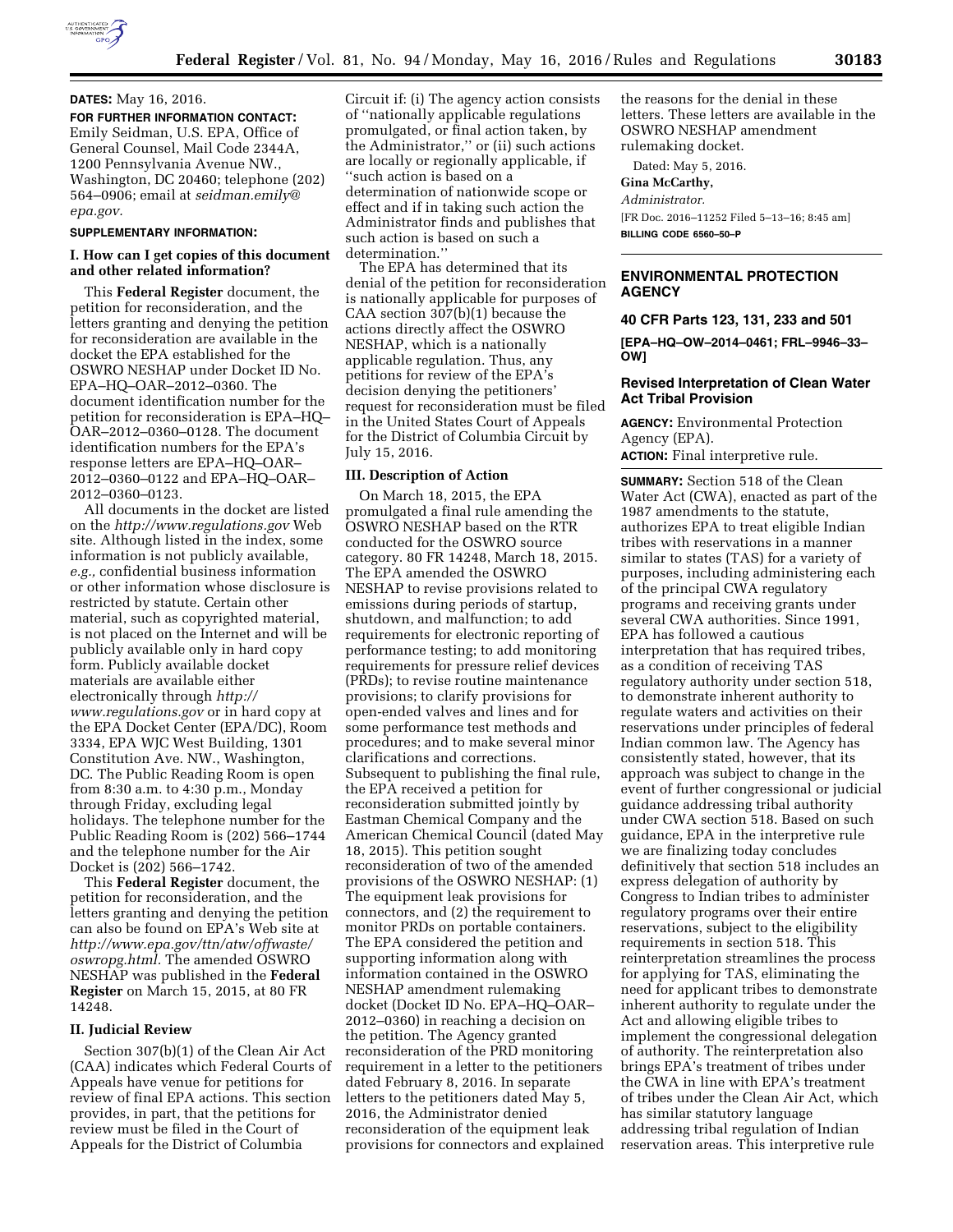does not revise any regulatory text. Regulatory provisions remain in effect requiring tribes to identify the boundaries of the reservation areas over which they seek to exercise authority and allowing the adjacent state(s) to comment to EPA on an applicant tribe's assertion of authority. This rule will reduce burdens on applicants associated with the existing TAS process and has no significant cost.

**DATES:** This final interpretive rule is effective on May 16, 2016.

**ADDRESSES:** EPA has established a docket for this rule under Docket ID No. EPA–HQ–OW–2014–0461. All documents in the docket are listed on the *<http://www.regulations.gov>*Web site.

# **FOR FURTHER INFORMATION CONTACT:**

Thomas Gardner, Standards and Health Protection Division, Office of Science and Technology (4305T), Environmental Protection Agency, 1200 Pennsylvania Ave. NW., Washington, DC 20460; telephone number: (202) 566–0386; email address: *[TASreinterpretation@](mailto:TASreinterpretation@epa.gov) [epa.gov.](mailto:TASreinterpretation@epa.gov)* 

**SUPPLEMENTARY INFORMATION:** This supplementary information section is organized as follows:

- I. General Information
	- A. Does this interpretive rule apply to me? B. What interpretation is the Agency making?
	- C. How was this rule developed?
- D. What is the Agency's authority for issuing this reinterpretation?
- E. What are the incremental costs and benefits of this interpretive rule?
- F. Judicial Review
- II. Background
	- A. Statutory History B. Regulatory History
- III. How did EPA interpret the CWA TAS provision in 1991 when establishing TAS regulations for CWA regulatory programs?
- IV. What developments support EPA's revised statutory interpretation?
	- A. Relevant Congressional, Judicial and Administrative Developments
- B. EPA and Tribal Experience in Processing TAS Applications for CWA Regulatory Programs
- V. EPA's Revised Statutory Interpretation A. What does today's reinterpretation provide and why?
	- B. What other approaches did EPA consider?
- C. What is EPA's position on certain public comments and tribal and state stakeholder input?
- 1. Geographic Scope of TAS for Regulatory Programs
- 2. Treatment of Tribal Trust Lands
- 3. Tribal Criminal Enforcement Authority
- 4. Special Circumstances
- 5. Tribal Inherent Regulatory Authority
- 6. Existing Regulatory Requirements
- a. TAS Requirements
- b. Relationship to Program Approvals
- 7. Effects on New Tribal TAS Applications
- 8. Effects on EPA-Approved State Programs VI. How does the rule affect existing EPA guidance to tribes seeking to administer CWA regulatory programs?

VII. Economic Analysis

- VIII. Statutory and Executive Order Reviews A. Executive Order 12866: Regulatory
	- Planning and Review and Executive Order 13563: Improving Regulation and Regulatory Review
	- B. Paperwork Reduction Act (PRA)
	- C. Regulatory Flexibility Act (RFA)
	- D. Unfunded Mandates Reform Act (UMRA)
	- E. Executive Order 13132: Federalism
	- F. Executive Order 13175: Consultation and Coordination With Indian Tribal Governments
- G. Executive Order 13045: Protection of Children From Environmental Health Risks and Safety Risks
- H. Executive Order 13211: Actions Concerning Regulations That Significantly Affect Energy Supply, Distribution, or Use
- I. National Technology Transfer and Advancement Act (NTTAA)
- J. Executive Order 12898: Federal Actions To Address Environmental Justice in Minority Populations and Low-Income Populations
- K. Congressional Review Act (CRA)

#### **I. General Information**

*A. Does this interpretive rule apply to me?* 

This rule applies to tribal governments that seek eligibility to administer regulatory programs under the Clean Water Act (CWA, or the Act). The table below provides examples of entities that could be affected by this rule or have an interest in it.

| Category | Examples of potentially affected or interested entities                                                                                                         |
|----------|-----------------------------------------------------------------------------------------------------------------------------------------------------------------|
|          | Federally recognized tribes with reservations that could potentially seek eligibility to administer CWA regu-<br>latory programs, and other interested tribes.  |
|          | States adjacent to potential applicant tribes.<br>Industries discharging pollutants to waters within or adjacent to reservations of potential applicant tribes. |
|          | Publicly owned treatment works or other facilities discharging pollutants to waters within or adjacent to res-<br>ervations of potential applicant tribes.      |

If you have questions regarding the effect of this interpretive rule on a particular entity, please consult the person listed in the preceding **FOR FURTHER INFORMATION CONTACT** section.

# *B. What interpretation is the Agency making?*

Today's interpretive rule streamlines how tribes apply for TAS under CWA section 518 for CWA regulatory programs including the water quality standards program. It eliminates the need for applicant tribes to demonstrate inherent authority to regulate under the Act, thus allowing tribes to implement a delegation of authority by Congress. Specifically, EPA revises its existing interpretation of CWA section 518 to conclude definitively that this provision includes an express delegation of

authority by Congress to Indian tribes to administer regulatory programs over their entire reservations, subject to the eligibility requirements in section 518.

# *C. How was this rule developed?*

EPA conducted consultation and coordination with tribes and states before proposing the reinterpretation in the **Federal Register** on August 7, 2015. See 80 FR 47430 (August 7, 2015) (''proposed rule,'' ''EPA's proposal,'' ''proposed reinterpretation''), available in the docket for this rule. During the 60-day public comment period, EPA provided informational webinars for the public and conducted further consultation and coordination with tribes and states.

EPA received a total of 44 comments from the public on the proposed

interpretive rule. A majority (27) of the comments expressed support for the rule, including unanimous support from tribes and tribal organizations that responded. Sections IV and V address issues and questions about the proposal that commenters raised.

Today's rule finalizes the proposal, reflecting EPA's consideration of the comments and other input received. The comments, EPA's responses to the comments, and meeting notes are available in the public docket at *[http://](http://www.regulations.gov) [www.regulations.gov.](http://www.regulations.gov)* 

# *D. What is the Agency's authority for issuing this reinterpretation?*

The CWA, 33 U.S.C. 1251, *et seq.,*  including section 518 (33 U.S.C. 1377).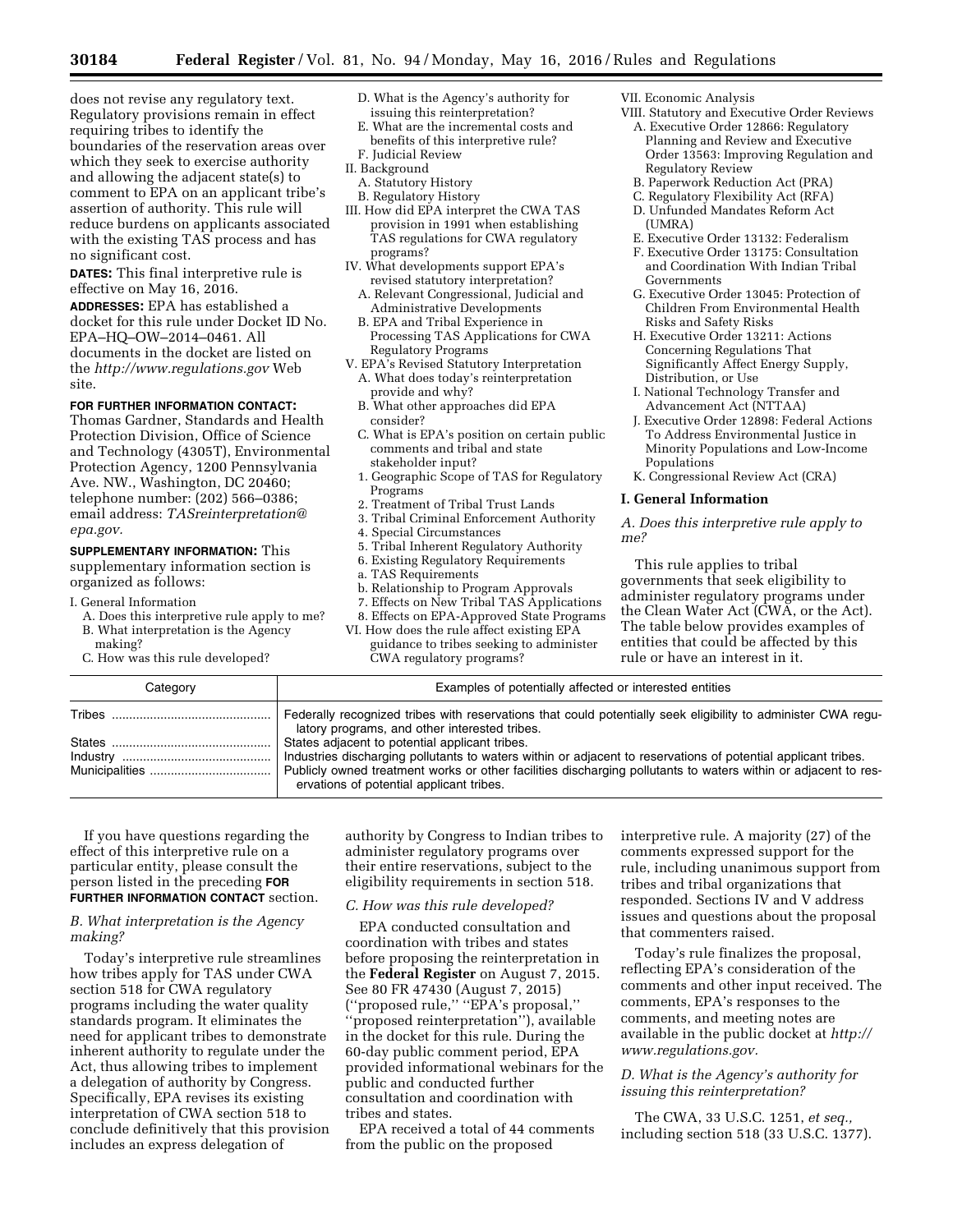### *E. What are the incremental costs and benefits of this interpretive rule?*

This rule entails no significant cost. Its only effect will be to reduce the administrative burden for a tribe applying in the future to administer a CWA regulatory program, and to potentially increase the pace at which tribes seek such programs. See the discussion of administrative burden and cost in sections VII and VIII.B.

## *F. Judicial Review*

This interpretive rule, which sets forth EPA's revised interpretation of CWA section 518, is not a final agency action subject to immediate judicial review. This interpretive rule is not determinative of any tribe's eligibility for TAS status. Rather, it notifies prospective applicant Indian tribes and others of EPA's revised interpretation. Today's interpretive rule would be subject to judicial review only in the context of a final action by EPA on a TAS application from an Indian tribe for the purpose of administering a CWA regulatory program based on the revised interpretation.

## **II. Background**

#### *A. Statutory History*

Congress added CWA section 518 as part of amendments made to the statute in 1987. Section 518(e) authorizes EPA to treat eligible Indian tribes in a similar manner as states for a variety of purposes, including administering each of the principal CWA regulatory programs and receiving grants under several CWA funding authorities. Section 518(e) is commonly known as the ''TAS'' provision, for treatment in a manner similar to a state.

Section 518(e) establishes eligibility criteria for TAS, including requirements that the tribe have a governing body carrying out substantial governmental duties and powers; that the functions to be exercised by the tribe pertain to the management and protection of water resources within the borders of an Indian reservation; and that the tribe be reasonably expected to be capable of carrying out the functions to be exercised in a manner consistent with the terms and purposes of the Act and applicable regulations. Section 518(e) also requires EPA to promulgate regulations specifying the TAS process for applicant tribes. See section II.B.

Section 518(h) defines ''Indian tribe'' to mean any Indian tribe, band, group, or community recognized by the Secretary of the Interior and exercising governmental authority over a federal Indian reservation. It also defines ''federal Indian reservation'' to mean all land within the limits of any reservation under the jurisdiction of the United States Government, notwithstanding the issuance of any patent, and including rights-of-way running through the reservation.

# *B. Regulatory History*

Pursuant to section 518(e), EPA promulgated several final regulations establishing TAS criteria and procedures for Indian tribes interested in administering programs under the Act. The relevant regulations addressing TAS requirements for the principal CWA regulatory programs are: 1

• 40 CFR 131.8 for section 303(c) water quality standards (WQS). Final rule published December 12, 1991 (56 FR 64876); proposed rule published September 22, 1989 (54 FR 39098). Referred to hereafter as the ''1991 WQS TAS rule'' or ''1991 TAS rule'';

• 40 CFR 131.4(c) for section 401 water quality certification, published in the 1991 WQS TAS rule;

• 40 CFR 123.31–123.34 for section 402 National Pollutant Discharge Elimination System (NPDES) permitting and other provisions, and 40 CFR 501.22–501.25 for the state section 405 sewage sludge management program. Final rule published December 22, 1993 (58 FR 67966); proposed rule published March 10, 1992 (57 FR 8522); and

• 40 CFR 233.60–233.62 for section 404 dredge or fill permitting. Final rule published February 11, 1993 (58 FR 8172); proposed rule published November 29, 1989 (54 FR 49180).

In 1994, EPA amended the above regulations to simplify the TAS process and eliminate unnecessary and duplicative procedural requirements. *See* 59 FR 64339 (December 14, 1994) (the ''Simplification Rule''). For example, the Simplification Rule eliminated the need for a tribe to prequalify for TAS before applying for sections 402, 404 and 405 permitting programs. Instead, the rule provided that a tribe would establish its TAS eligibility at the program approval stage, subject to EPA's notice and comment procedures already established for state program approvals in 40 CFR parts 123 and 233. The rule retained the prequalification requirements (including local notice and comment procedures) for section 303(c) WQS and section 401 water quality certifications.

*Id.; see also, 40 CFR 131.8(c)(2), (3).*<sup>2</sup> The TAS regulations for CWA regulatory programs have remained intact since promulgation of the Simplification Rule.

Today's interpretive rule does not address or affect the TAS requirements or review process for tribes to receive grants.3 The receipt of grant funding does not involve any exercise of regulatory authority. Therefore, a determination of TAS eligibility solely for funding purposes does not, under existing regulations, require an analysis or determination regarding an applicant tribe's regulatory authority.

# **III. How did EPA interpret the CWA TAS provision in 1991 when establishing TAS regulations for CWA regulatory programs?**

The TAS eligibility criteria in section 518(e) make no reference to any demonstration of an applicant tribe's regulatory authority to obtain TAS. Rather, the relevant part of section 518(e)—which is section 518(e)(2) requires only that the functions to be exercised by the tribe pertain to the management and protection of reservation water resources. As noted above, section 518(h)(1) also defines Indian reservations to include all reservation land irrespective of who owns the land. EPA nonetheless took a cautious approach when it issued the 1991 WQS TAS rule and subsequent regulations described in section II.B above. The 1991 approach required each tribe seeking TAS for the purpose of administering a CWA regulatory program to demonstrate its inherent authority under principles of federal Indian law, including gathering and analyzing factual information to demonstrate the tribe's inherent authority over the activities of nonmembers of the tribe on nonmember-owned fee lands within a reservation.4

3EPA has promulgated regulations governing the TAS application and review requirements for CWA grant funding programs. *See, e.g.,* 40 CFR 35.580– 588 (CWA section 106 water pollution control funding); 40 CFR 35.600–615 (CWA section 104 water quality cooperative agreements and wetlands development funding); 40 CFR 35.630–638 (CWA section 319 nonpoint source management grants).

4Under principles of federal Indian law, demonstrations of inherent tribal authority over such non-member activities are guided by the principles expressed in *Montana* v. *United States,*  450 U.S. 544 (1981), and its progeny.

<sup>1</sup> In early 2016 EPA proposed to add criteria and procedures for tribes to obtain TAS to administer the CWA Section 303(d) Impaired Water Listing and Total Maximum Daily Load (TMDL) Program. 80 FR 2791, Jan. 19, 2016. The proposal has not yet been finalized and thus is not in effect at this time.

<sup>2</sup>Under the CWA and EPA's regulations, tribes can apply for TAS under CWA section 518 for the purpose of administering WQS and simultaneously submit actual standards for EPA review under section 303(c). Although they can proceed together, a determination of TAS eligibility and an approval of actual water quality standards are two distinct actions.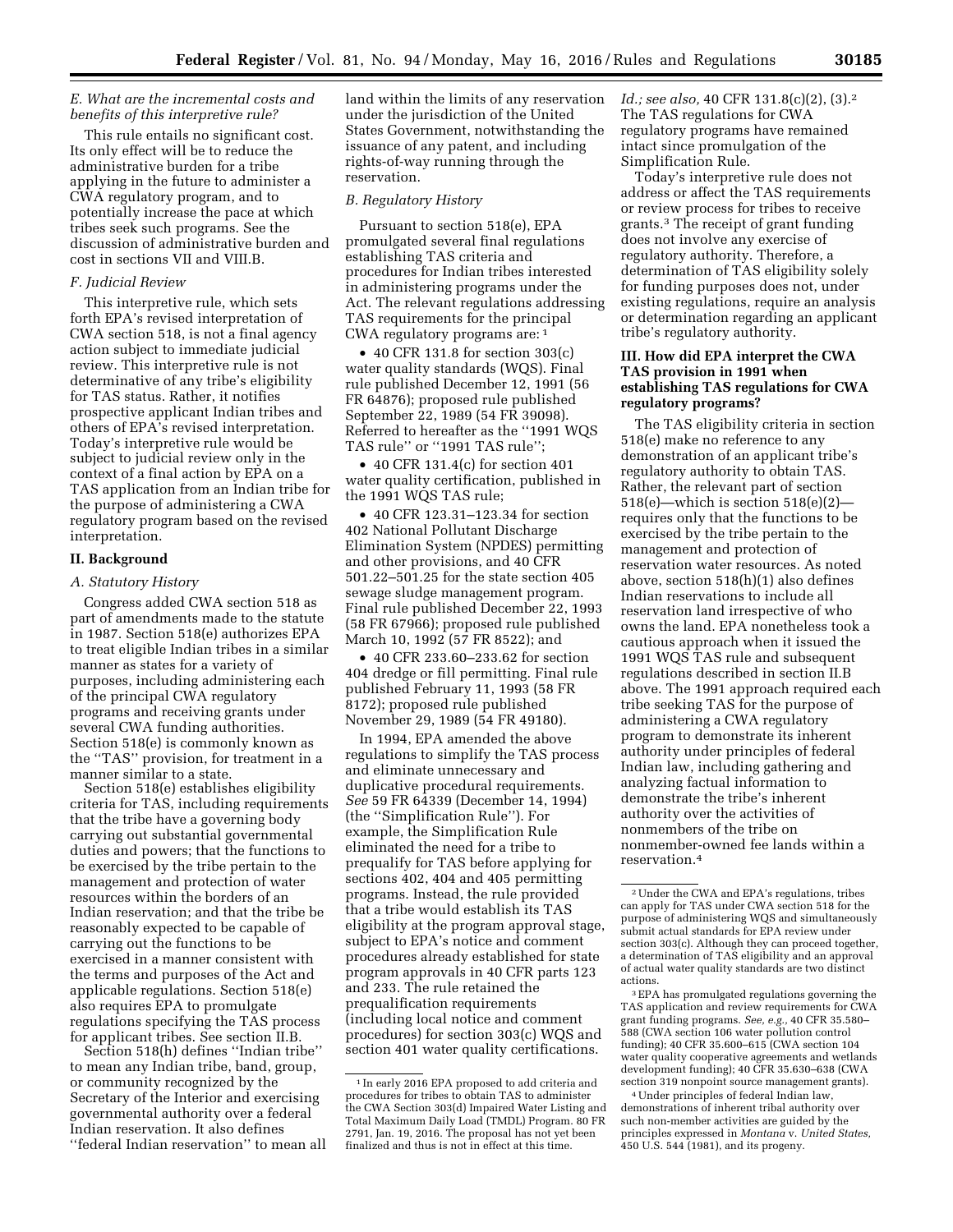EPA recognized at the time that there was significant support for the proposition that Congress had intended to delegate authority to otherwise eligible tribes to regulate their entire reservations under the Act. Notably, in a plurality opinion in *Brendale* v. *Confederated Tribes and Bands of the Yakima Nation,* 492 U.S. 408 (1989), Justice White had even cited section 518 as an example of a congressional delegation of authority to Indian tribes.5 EPA also stated the Agency's interpretation that in section 518, Congress had expressed a preference for tribal regulation of surface water quality on reservations to assure compliance with the goals of the CWA. 56 FR at 64878–79. Nonetheless, in an abundance of caution, EPA opted at the time to require tribes to demonstrate, on a case-by-case basis, their inherent jurisdiction to regulate under the CWA. EPA was clear, however, that this approach was subject to change in light of further judicial or congressional guidance. *Id.* 

For further details about EPA's 1991 interpretation of the CWA TAS provision, see section III of EPA's proposal. 80 FR at 47433–34.

### **IV. What developments support EPA's revised statutory interpretation?**

#### *A. Relevant Congressional, Judicial and Administrative Developments*

Since 1991, EPA has taken final action approving TAS for CWA regulatory programs for 53 tribes.<sup>6</sup> Three of those decisions were challenged in judicial actions. The last challenge concluded in 2002. In each of the cases, the reviewing court upheld EPA's determination with respect to the applicant tribe's inherent authority to regulate under the CWA. *Wisconsin* v. *EPA,* Case No. 96–C–90 (E.D. Wis. 1999), *aff'd,* 266 F.3d 741 (7th Cir. 2001), *cert. denied,* 535 U.S. 1121 (2002) (Sokaogon Chippewa Community); *Montana* v. *EPA,* 941 F. Supp. 945 (D. Mont. 1996), *aff'd,* 137 F.3d 1135 (9th Cir.), *cert. denied,* 525 U.S. 921 (1998) (Confederated Salish and Kootenai Tribes of the Flathead Reservation); *Montana* v. *EPA,* 141 F.Supp.2d 1259

(D. Mont. 1998) (Assiniboine and Sioux Tribes of the Fort Peck Reservation).7

Notably, the first court to review a challenge to an EPA CWA TAS approval expressed the view that the statutory language of section 518 indicated plainly that Congress intended to delegate authority to Indian tribes to regulate water resources on their entire reservations, including regulation of non-Indians on fee lands within a reservation. *Montana* v. *EPA,* 941 F. Supp. at 951–52. In that case, the applicant tribe, participating as amicus, argued that the definition of ''Federal Indian reservation'' in CWA section 518(h)(1)—which expressly includes all land within the limits of a reservation notwithstanding the issuance of any patent—combined with the bare requirement of section 518(e) that the functions to be exercised by the applicant tribe pertain to reservation water resources, demonstrates that section 518 provides tribes with delegated regulatory authority over their entire reservations, including over non-Indian reservation lands. *Id.* Because EPA had premised its approval of the TAS application at issue upon a showing of tribal inherent authority, it was unnecessary for the district court to reach the delegation issue as part of its holding in the case. Nonetheless, the court readily acknowledged that section 518 is properly interpreted as an express congressional delegation of authority to Indian tribes over their entire reservations. The court noted that the legislative history might be ambiguous, although only tangentially so, since the bulk of the legislative history relates to the entirely separate issue of whether section 518(e) pertains to non-Indian water quantity rights, which it does not. *Id.* The court observed the established principle that Congress may delegate authority to Indian tribes—per *United States* v. *Mazurie,* 419 U.S. 544 (1975) and commented favorably on Justice White's statement regarding section 518 in *Brendale. Id.* The court also noted that a congressional delegation of authority to tribes over their entire reservations ''comports with common sense'' to avoid a result where an interspersed mixing of tribal and state WQS could apply on a reservation depending on whether the waters traverse or bound tribal or non-Indian reservation land. *Id.* Having thus

analyzed CWA section 518, the court concluded—albeit in dicta—that Congress had intended to delegate such authority to Indian tribes over their entire reservations.

The TAS provision of a separate statute—the Clean Air Act (CAA)—and the review of that provision in court provide additional relevant guidance (both congressional and judicial) regarding legislative intent to treat Indian reservations holistically for purposes of environmental regulation by delegating authority over such areas to eligible Indian tribes. Congress added the CAA TAS provision—section 301(d)—to the statute in 1990, only three years after it enacted CWA section 518. Although CAA section 301(d) predates EPA's 1991 CWA TAS rule, it was not until 1998 that EPA promulgated its regulations interpreting the CAA TAS provision as an express congressional delegation of authority to eligible Indian tribes. 40 CFR part 49; 63 FR 7254 (February 12, 1998) (the ''CAA Tribal Authority Rule''). The U.S. Court of Appeals for the D.C. Circuit upheld that interpretation two years later. *Arizona Public Service Co.* v. *EPA,* 211 F.3d 1280 (D.C. Circuit 2000) (''*APS''*), *cert. denied,* 532 U.S. 970 (2001). As described below, in the preamble to the CAA Tribal Authority Rule and in *APS,*  EPA and the D.C. Circuit considered significant similarities between the CWA and CAA tribal provisions. With the benefit of the court's careful review in *APS,* EPA believes that enactment of the CAA TAS provision in 1990 provides useful guidance from Congress regarding its similar intent in 1987 to provide for uniform tribal regulation of mobile environmental pollutants within reservations. Relevant aspects and treatment of the CAA TAS provision are described below.

EPA finalized its regulations implementing CAA section 301(d) in 1998. The CAA TAS provision, combined with the definition of Indian tribe in CAA section 302(r), established the same basic TAS eligibility criteria for CAA purposes that apply under the CWA: *i.e.,* federal recognition, tribal government carrying out substantial duties and powers, jurisdiction, and capability. With regard to jurisdiction, EPA carefully analyzed the language and legislative history of the relevant portion of the CAA TAS provision, CAA section 301(d)(2)(B), and concluded that Congress had intended to delegate authority to eligible Indian tribes to administer CAA regulatory programs over their entire reservations irrespective of land ownership—*e.g.,*  including over nonmember fee lands within the reservation. 63 FR at 7254–

<sup>5</sup>*Brendale* v. *Confederated Tribes and Bands of the Yakima Nation,* 492 U.S. 408, 428 (1989). Although highly instructive, EPA recognized that the statement regarding section 518 was not necessary to the plurality's decision. See 56 FR at 64880. The five Justices not joining Justice White's opinion did not discuss the CWA provision.

<sup>6</sup>The site *[http://www.epa.gov/wqs-tech/epa](http://www.epa.gov/wqs-tech/epa-approvals-tribal-water-quality-standards)[approvals-tribal-water-quality-standards](http://www.epa.gov/wqs-tech/epa-approvals-tribal-water-quality-standards)* provides a list of tribes with TAS eligibility for the section 303(c) water quality standards and section 401 water quality certification programs. To date, EPA has not approved TAS for any tribe for CWA section 402 or section 404 permitting.

<sup>7</sup>EPA was also upheld in the only case challenging the Agency's approval of actual tribal water quality standards under CWA section 303(c) (which is a distinct action from EPA's approval of tribal TAS eligibility under section 518). *City of Albuquerque* v. *Browner,* 97 F.3d 415 (10th Cir. 1996), *cert. denied,* 522 U.S. 965 (1997) (water quality standards of Isleta Pueblo).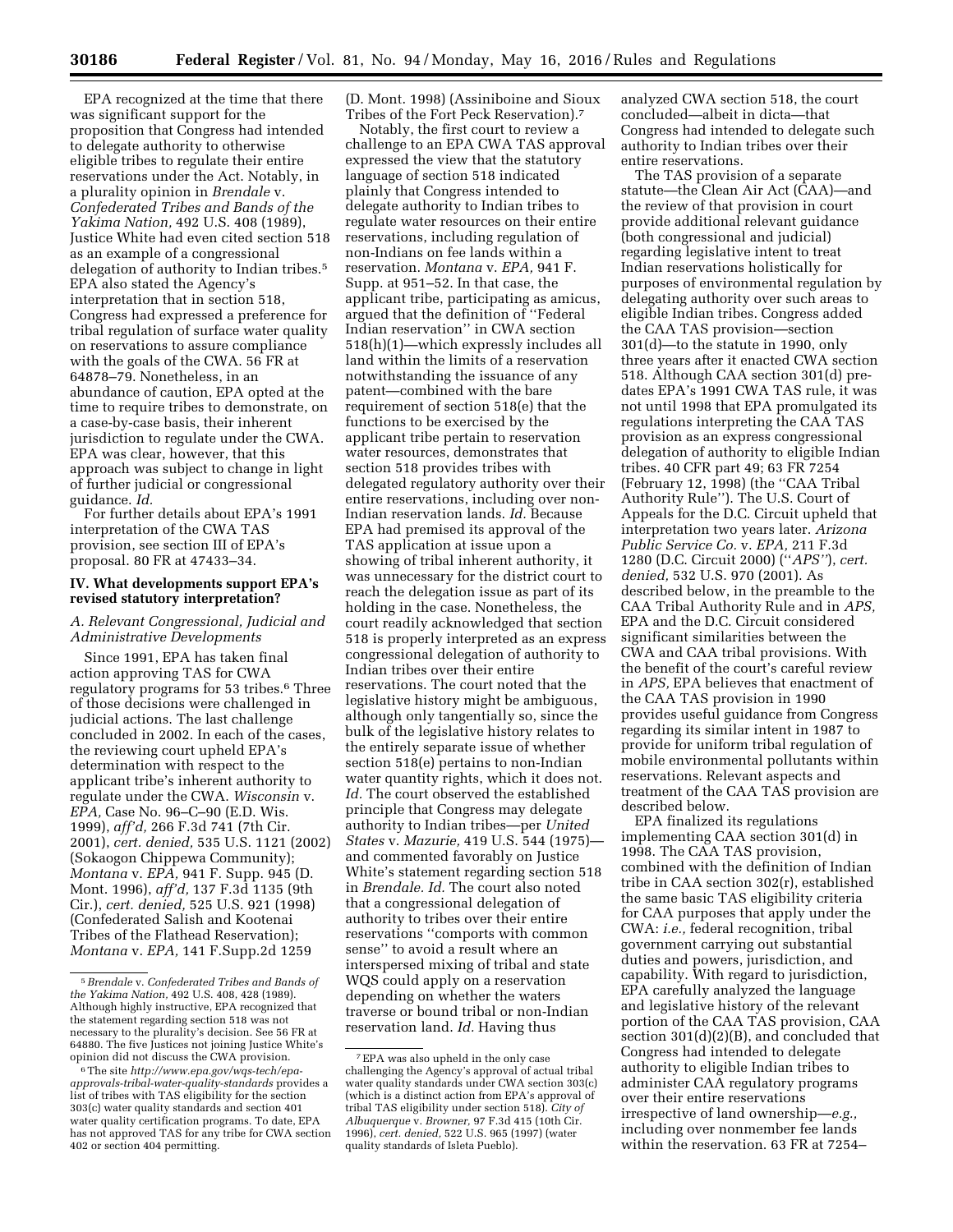57. EPA determined that the language of the provision distinguished between reservation and non-reservation areas over which tribes could seek TAS eligibility and plainly indicated Congress' intent that reservations will be under tribal jurisdiction. *Id.* By contrast, for non-reservation areas, tribes would need to demonstrate their inherent authority to regulate under principles of federal Indian law. *Id.* 

EPA noted at that time important similarities between the CAA and CWA TAS provisions. Most notably, the tribal provisions of both statutes expressly provide eligibility for tribal programs that pertain to the management and protection of environmental resources (*i.e.,* air and water, respectively) located on Indian reservations. *Id.* at 7256. For instance, CAA section 301(d) provides for tribal regulation of air resources ''within the exterior boundaries of the reservation'' without any requirement for a demonstration by applicant tribes of separate authority over such reservation areas. CAA section 301(d)(2)(B). Similarly, CWA section 518 provides eligibility for tribal programs covering water resources ''within the borders of an Indian reservation'' and expressly defines Indian reservations to include all land within the reservation notwithstanding the issuance of any patent and including rights-of-way. CWA sections 518(e)(2), (h)(1). By their plain terms, both statutes thus treat reservation lands and resources the same way and set such areas aside for tribal programs. At the time EPA promulgated the CAA Tribal Authority Rule, however, EPA viewed the CAA—which also contained other provisions addressing tribal roles—and its legislative history as more conclusively demonstrating congressional intent to delegate authority to eligible tribes over their reservations. *Id.* EPA recognized that this resulted in different approaches to two similar TAS provisions and reiterated that the question remained open as to whether the CWA provision is also an express delegation of authority to eligible tribes. *Id.* EPA also cited to the district court decision in *Montana* v. *EPA,* which, as noted above, concluded that CWA section 518 plainly appears to delegate such authority to Indian tribes. *Id.* 

Several parties petitioned for judicial review of the CAA Tribal Authority Rule and challenged whether CAA section 301(d) could be properly interpreted as a delegation of authority by Congress to eligible Indian tribes. *APS,* 211 F.3d at 1287–92. The D.C. Circuit carefully analyzed CAA section 301(d), the relevant legislative history,

and the judicial precedent on delegations of authority to Indian tribes and concluded that EPA's interpretation comported with congressional intent. *Id.*  The court acknowledged the similarities between the CAA and CWA TAS provisions, as well as EPA's different approach under the CWA. *Id.* at 1291– 92. However, the court also noted with significance that EPA's approach under the CWA had not been subjected to judicial review and observed favorably the district court's statements in *Montana* v. *EPA* that section 518 plainly indicates congressional intent to delegate authority to Indian tribes. *Id.*  Ultimately, the D.C. Circuit recognized that EPA had taken a cautious approach under the CWA but that there was no reason EPA must do so again under the CAA. *Id.* 

A dissenting judge in the *APS* case disagreed that CAA section 301(d)(2)(B) expressed congressional intent to delegate authority to tribes over their reservations. *Id.* at 1301–05. Notably, the dissent's view was predicated largely on the absence in section 301(d)(2)(B) of language explicitly describing the reservation areas over which tribes would exercise CAA jurisdiction as including *all* reservation lands *notwithstanding the issuance of any patent and including rights-of-way running through the reservation*  (emphasis added). *Id.* The dissent viewed this language as critical to an expression of congressional intent that tribes are to exercise delegated authority over all reservation lands, including lands owned by nonmembers of the tribes. *Id.* And in the absence of such language—which the dissent referred to as ''the gold standard for such delegations''—the dissent did not view CAA section  $301(d)(2)(B)$  as expressing Congress' intent to relieve tribes of the need to demonstrate their inherent authority to regulate under the CAA, including a demonstration of inherent authority over nonmember activities on fee lands under the Supreme Court's *Montana* test. *Id.* at 1303–04.8 Notably, the dissent observed that the key ''notwithstanding'' language is, in fact, included in the relevant tribal provisions of the CWA—*i.e.,* in the definition of ''federal Indian reservation'' in CWA section 518(h)(1). *Id.* at 1302 (referencing *Brendale,* 492

U.S. at 428). The dissent noted that in spite of the statement in *Brendale,* EPA had determined not to treat CWA section 518 as a congressional delegation; however, the dissent also observed that no court had yet resolved the issue. *Id.* 

As the D.C. Circuit stated in *APS,* no court has yet reviewed EPA's interpretation of tribal regulation under the CWA on the question of whether CWA section 518 constitutes an express delegation of authority from Congress to eligible Indian tribes to regulate water resources throughout their reservations. Importantly, members of the three courts that have considered the issue have favorably viewed such an interpretation: The U.S. Supreme Court in *Brendale,* the federal district court in *Montana* v. *EPA,* and the D.C. Circuit in *APS.* 

In light of these developments, as well as EPA's experience administratively interpreting and implementing the CAA TAS provision, it is appropriate to revisit and revise EPA's approach to TAS under the CWA. In the preambles to the CWA TAS regulations from the 1990s, EPA discussed the possibility of reinterpreting CWA section 518 as an express congressional delegation of authority to tribes based on subsequent congressional or judicial guidance. Additionally, in 2011 EPA discussed the possible reinterpretation of section 518 in a review of EPA's legal authorities that could help advance environmental justice.9 Today's rule accomplishes such a reinterpretation.

# Consideration of Comments

EPA received numerous comments on the proposed rule addressing the Agency's rationale for revising its interpretation of section 518. All eighteen Indian tribes and the three tribal organizations that commented expressed strong support for the rule. Two states also expressed support for tribal opportunities to obtain TAS. Several members of the public also supported the rule, including a member of the Indian law academic community. Supportive commenters agreed that the plain language of section 518 indicates Congress' intent to delegate authority to tribes to regulate their entire reservations under the CWA and that the cited case law developments provide additional support for the revised interpretation and a solid basis for EPA to finalize the rule. Commenters noted the similarities between the CWA

<sup>8</sup>The dissent in *APS* also concluded that a separate provision of the CAA—section 110(o) expressly delegates authority to eligible Indian tribes over their entire reservations for the specific CAA program addressed in that provision. *Id.* at 1301–02. Section 110(o) includes the key language cited by the dissent as indicative of express congressional delegations of authority to tribes over their reservations. *Id.* 

<sup>9</sup>*Plan EJ 2014: Legal Tools,* Office of General Counsel, EPA, December 2011. See *[http://](http://www3.epa.gov/environmentaljustice/plan-ej/index.html) [www3.epa.gov/environmentaljustice/plan-ej/](http://www3.epa.gov/environmentaljustice/plan-ej/index.html) [index.html.](http://www3.epa.gov/environmentaljustice/plan-ej/index.html)*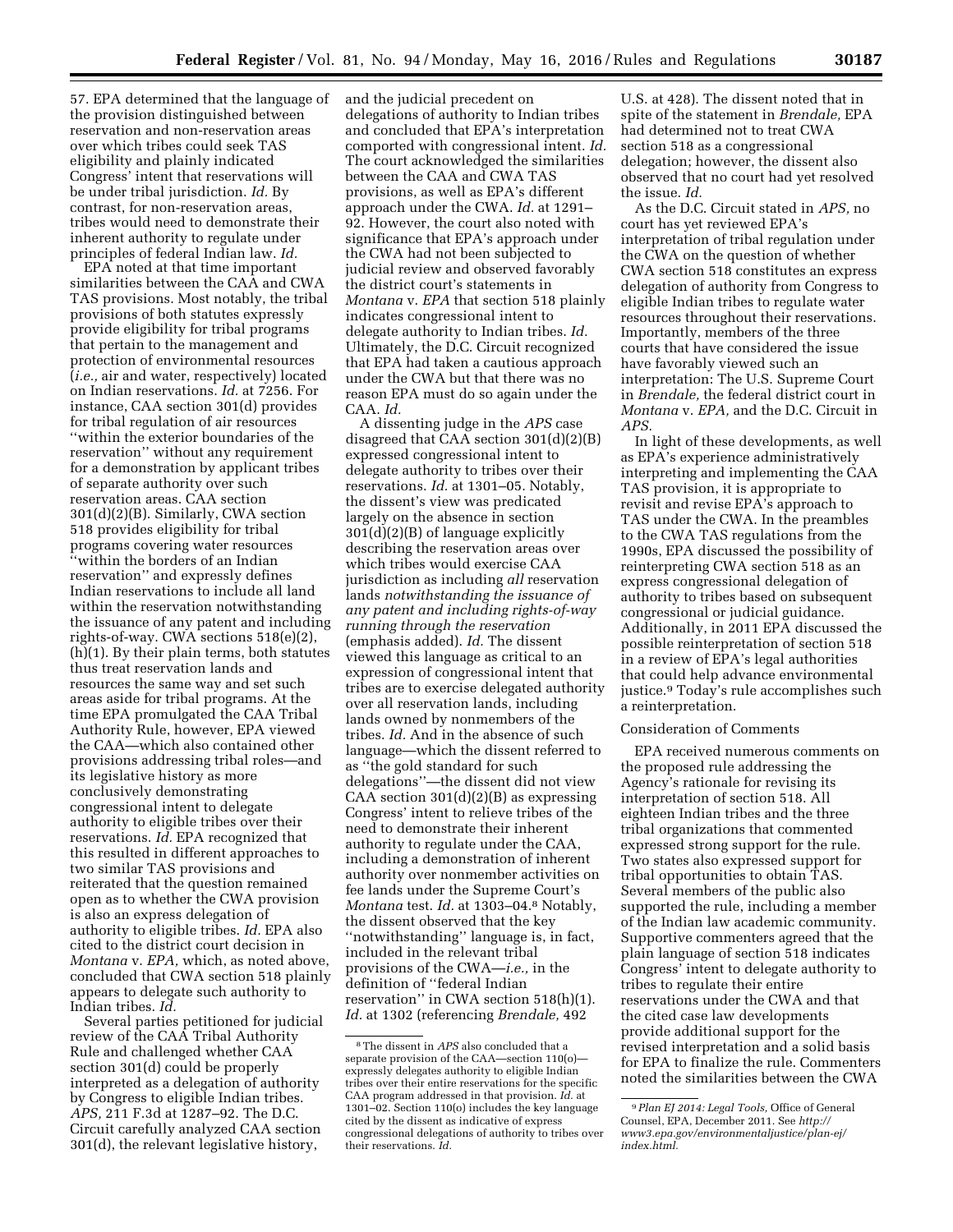and CAA tribal provisions and supported EPA's effort to harmonize the treatment of Indian reservations under both statutes. Some comments asserted that EPA should have treated section 518 as a congressional delegation all along and argued that requiring tribes to demonstrate inherent authority to regulate under the CWA had imposed requirements not included in the statute and may have exceeded EPA's authority. EPA appreciates the commenters' support for the rule.

EPA also received comments from several other states, a local government, a local government association, two operating agents of industrial facilities, and one member of the public disagreeing with, or questioning, in whole or in part EPA's rationale for the revised interpretation of section 518. These comments assert that EPA's legal analysis does not support the change in statutory interpretation; that there has been no definitive court ruling on the proper interpretation of section 518; and that the judicial statements regarding section 518 that EPA cited in the proposal represent dicta and not actual court holdings on the CWA question. The comments also argue that the relevant CWA legislative history does not support the revised interpretation and note that Congress has been aware of EPA's prior interpretation since 1991 but has taken no action to correct it, notwithstanding that Congress amended section 518 in 2000. Commenters also point to a backdrop of U.S. Supreme Court case law addressing limitations on inherent tribal authority with regard to the activities of non-tribal members and assert that the revised interpretation would run counter to that line of jurisprudence. The comments also assert that differences between the CWA and CAA and between water and air quality issues support treating reservations differently under the two statutes.

EPA appreciates but disagrees with these comments. EPA recognizes that the various judicial statements supporting the Agency's interpretation of section 518 as a congressional delegation were not central to the holdings of the relevant cases. This is not surprising in light of the fact that EPA has not previously approved a TAS application based on this interpretation of section 518. Because EPA has premised its prior TAS approvals on demonstrations of inherent tribal regulatory authority, there would be no opportunity in the ordinary course of judicial review to join the open question regarding the proper interpretation of the statute. Nonetheless, the commenters undervalue the significance

of the cited judicial statements. For instance, although the district court in *Montana* v. *EPA* did not need to decide the issue to uphold EPA's approval of the Salish and Kootenai Tribes' TAS application, the question of whether section 518 delegates authority to tribes was squarely presented and subjected to the court's careful analysis. The court reviewed the statutory language and legislative history and clearly articulated its view (albeit not its holding) that section 518 is properly interpreted as a delegation of authority to tribes. The D.C. Circuit also expressly considered section 518 during its review of the CAA tribal provision in *APS,* with the dissenting judge going so far as to cite the CWA as including the gold standard of statutory language to delegate authority to tribes over their reservations. EPA continues to view these statements as significant judicial guidance. EPA also continues to view the reference to section 518 in Justice White's opinion in *Brendale* as an important observation from the highest federal court that the CWA reflects congressional intent to delegate authority to tribes. EPA recognizes that the reference was not necessary to the plurality's opinion and that the opinion does not include an analysis of section 518. For these and other reasons, EPA opted to proceed cautiously in 1991 and await further guidance. But EPA's deliberate approach in no way discounts or diminishes the value of Justice White's statement toward a proper interpretation of section 518. Viewed as a whole, the various judicial statements regarding section 518 provide ample support for EPA's revised interpretation.

EPA is also aware of the separate Supreme Court jurisprudence addressing inherent tribal authority over nonmembers on Indian reservations. This is, of course, the same line of authority that EPA has previously applied when tribes sought to regulate the activities of nonmembers under the CWA. Retained inherent authority is, however, only one of the means by which tribes may exercise authority over their reservations and, in particular, over the activities of nonmembers. The Supreme Court has long recognized Congress' broad power to delegate authority to Indian tribes, including the authority to regulate the conduct of nonmembers of the tribes. *See, e.g., United States* v. *Mazurie,* 419 U.S. 544 (1975). Such delegations are neither inconsistent with, nor in opposition to, any limitations on retained tribal inherent authority. Instead, they are a proper exercise of Congress' plenary power under the U.S.

Constitution with respect to Indian tribes. As with the CAA tribal provision, such delegations may be appropriately designed to address situations where Congress views coherent management of reservation resources by tribal governments as an appropriate means to carry out the purposes of a federal statute on Indian reservations. As noted above, EPA has long viewed the CWA tribal provision as expressing a congressional preference for tribal regulation of reservation water resources. EPA has now taken the related step of reconsidering and revising its interpretation of section 518 to reflect Congress' intent to delegate the requisite authority to tribes to effectuate such regulation.

EPA also acknowledges that the legislative history of section 518 is inconclusive regarding congressional intent to delegate authority to tribes. The commenters, however, overstate the degree to which the legislative record indicates an absence of such intent. EPA carefully analyzed this legislative history in the preamble to the 1991 WQS TAS rule and found that the record includes statements that can be interpreted to support either view. The absence of clarity in the record was among the reasons EPA opted to proceed initially with a high degree of caution and impose a requirement not otherwise reflected in the CWA that tribes demonstrate inherent authority to regulate under the statute. Notably, in 1996 the district court in *Montana* v. *EPA* also reviewed this legislative history and, while observing that the record may be ambiguous, reasoned that it was only arguably so because the bulk of the congressional statements were actually collateral to the issue and addressed the separate question of whether section 518 affected tribal water quantity rights (which it does not). More importantly, the key to a congressional delegation of authority is found in the express language of the statute, and not between the lines of recorded statements of particular congressional members. In relevant part, section 518(e) requires only that the CWA functions to be exercised by an applicant tribe pertain to reservation water resources, and section 518(h)(1) then uses the ''gold standard'' language to define such reservations to include all reservation lands irrespective of ownership. This language expresses clear congressional intent to delegate authority without any separate requirement that applicant tribes meet an additional jurisdictional test.

EPA also finds the absence of any action by Congress to correct EPA's prior cautious approach to be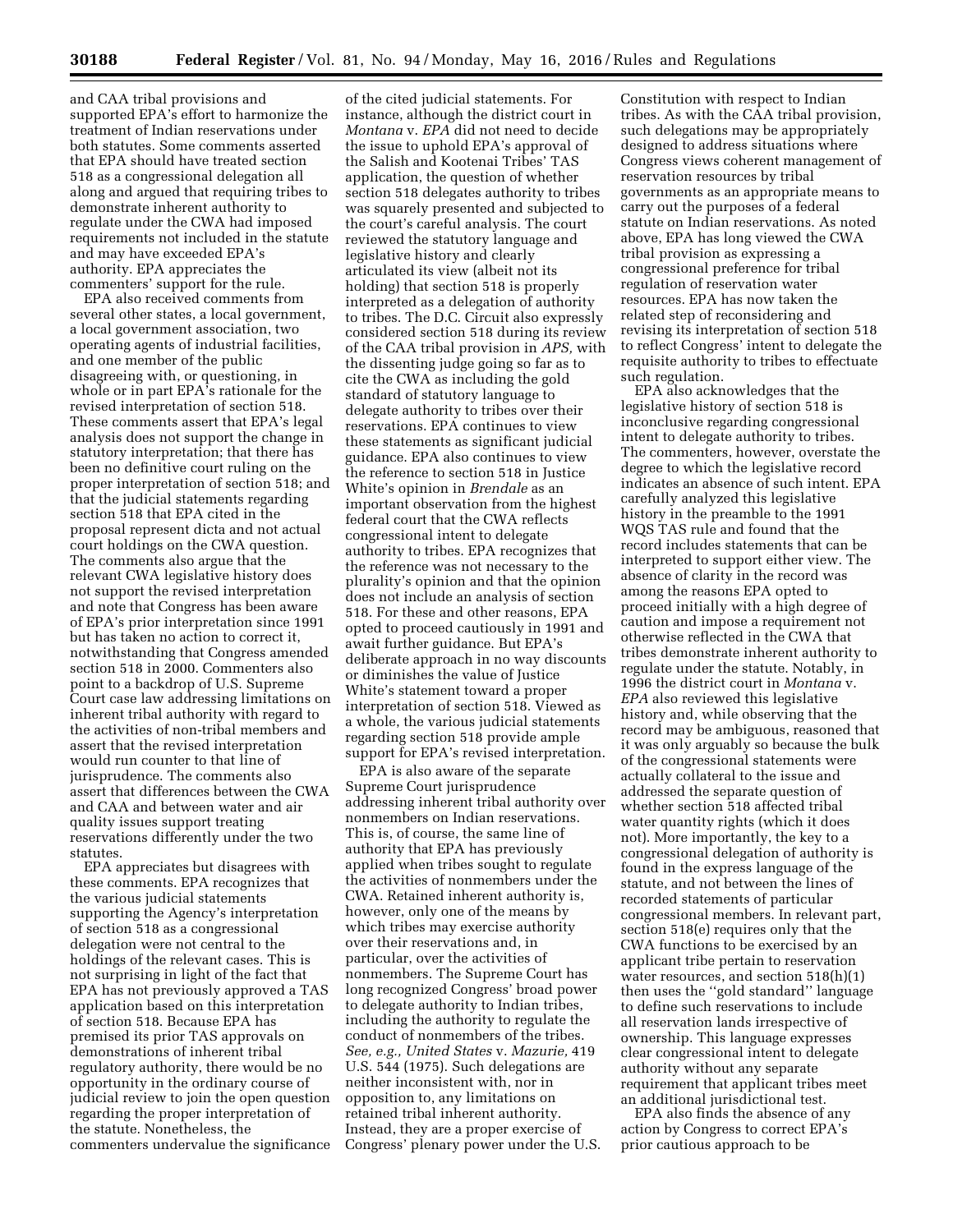unpersuasive on the issue of congressional intent. No amendment to the statute was needed to reflect Congress' intent, since the language of section 518 already expressly delegates authority to tribes. EPA is also unaware of any request considered by Congress to revise section 518 with regard to this question or otherwise apprise EPA of its intent to delegate authority. Further, although EPA's prior interpretation has resulted in some additional burdens and delays in processing TAS applications, EPA has never disapproved a CWA TAS application based on an absence of tribal regulatory authority (or for any other reason), and thus has never taken an action directly inconsistent with Congress' intent to delegate authority to tribes. In these circumstances, it would be inappropriate to interpret congressional inaction as a ratification of EPA's prior approach to section 518.

Further, the fact that Congress in 2000 enacted a separate targeted amendment to section 518 to make a newly created program available to tribes without also addressing tribal regulatory authority sheds no light on the question. In 2000, Congress enacted the coastal recreation water quality monitoring and notification provision at section 406 of the CWA and also provided that tribes should be able to obtain TAS for that program. The fact that Congress did not further amend the statute at that time to address tribal regulatory authority is unrevealing regarding its prior intent in 1987 to delegate authority to tribes. For the reasons described above, there was no substantial cause for Congress to address tribal jurisdiction at that time. In addition, the legislative history of the 2000 amendment is consistent with Congress' narrow purpose to insert section 406 into the list of programs identified in section 518 for potential TAS. It does not indicate any consideration of the issue of tribal regulatory authority. Further, CWA section 406 establishes a funding and monitoring program. It does not entail the exercise of any regulatory authority by states or tribes. It would have been highly anomalous for Congress to address tribal regulatory authority as an adjunct to establishing a TAS opportunity for a non-regulatory program. In these circumstances, EPA declines to interpret congressional inaction as a tacit approval or adoption of EPA's prior approach to tribal authority.

Finally, EPA continues to view the analogy between CWA and CAA regulation, and between the tribal provisions of the two statutes, as supportive of today's rule. Although there are differences between the two

statutes and their relevant histories, both evince a clear congressional intent (only three years apart) to treat Indian reservations holistically and to provide for tribal regulation of mobile pollutants on reservations irrespective of land ownership. The CAA, which authorizes TAS over both reservation and nonreservation lands, expresses the delegation of authority by distinguishing between those two categories and clearly placing reservations within tribal jurisdiction. The CWA authorizes TAS solely for reservations. The statute is thus somewhat more limited in the geographic scope of potential TAS, but, as a result, it more directly expresses the delegation of authority over the covered reservation areas. Section 518(e)(2) requires only that the tribal program pertain to reservation water resources, and section 518(h)(1) unambiguously defines reservations to include all reservation land notwithstanding ownership. EPA also disagrees with a comment suggesting that differences between airsheds and watersheds within Indian reservations support treating the two statutes' tribal provisions differently. In particular, the comment notes that watersheds can have defined beds and banks that cross lands with disparate ownership patterns. EPA notes that the same is essentially true of airsheds, which cover reservation lands without regard to ownership. As noted by the district court in *Montana* v. *EPA,* the congressional delegation of authority to tribes thus comports with common sense by avoiding checkerboarded regulation within a reservation based on land ownership. *Montana* v. *EPA,* 941 F. Supp. At 951–52.

# *B. EPA and Tribal Experience in Processing TAS Applications for CWA Regulatory Programs*

Based on EPA's experience to date, the TAS application process has become significantly more burdensome than EPA anticipated in 1991. Many authorized tribes have informed EPA that the demonstration of inherent tribal authority, including application of the test established in *Montana* v. *U.S.*  regarding tribal inherent authority over the activities of non-tribal members on nonmember fee lands, constituted the single greatest administrative burden in their application processes.

In the 1991 TAS rule, EPA expressed its expert view that given the importance of surface water to tribes and their members, the serious nature of water pollution impacts, and the mobility of pollutants in water, applicant Indian tribes would generally

be able to demonstrate inherent regulatory authority to set WQS for reservation waters, including as applied to nonmembers on fee lands under federal Indian law principles. *Id.* at 64877–79. In light of the Agency's generalized findings regarding the relationship of water quality to tribal health and welfare, EPA noted that a tribe could likely meet the *Montana* test by making a relatively simple factual showing that (1) there are waters within the subject reservation used by the tribe or its members, (2) the waters are subject to protection under the CWA, and (3) impairment of the waters by nonmember activities on fee lands would have serious and substantial effects on tribal health and welfare. *Id.*  at 64879. EPA thus anticipated in the early 1990s that applicant tribes would face a relatively simple initial burden of supplying basic facts to demonstrate that they retain requisite inherent authority to regulate under the CWA including regulation of nonmember activities on fee lands—under established federal Indian law principles. *Id.* 

Unfortunately, EPA's expectations have not, as a general matter, been realized. Although each TAS application has varied according to the particular facts and circumstances of the applicant tribe and its reservation, the general experience confirms that demonstrations of inherent regulatory authority continue to impose unintended administrative burden on applicant tribes and to require substantial commitments of limited tribal and federal resources. In particular, the demonstration of inherent authority over nonmember activities on the reservation under the so-called *Montana* test has created the most significant and widespread burden and at the same time provides no information necessary for EPA's oversight of the regulatory program. Tribes have repeatedly expressed their concern that the demonstration of inherent authority on a case-by-case basis is challenging, time consuming and costly. EPA's information about the tribes that it has found eligible to administer WQS and section 401 certifications indicates that tribal applications for reservations with nonmember fee lands, which require an analysis of tribal inherent authority under *Montana,* took 1.6 years longer to be approved, on average, than applications for reservations without such lands.

The elimination of such unintended administrative burdens does not, in itself, provide a legal rationale to alter EPA's interpretation of section 518.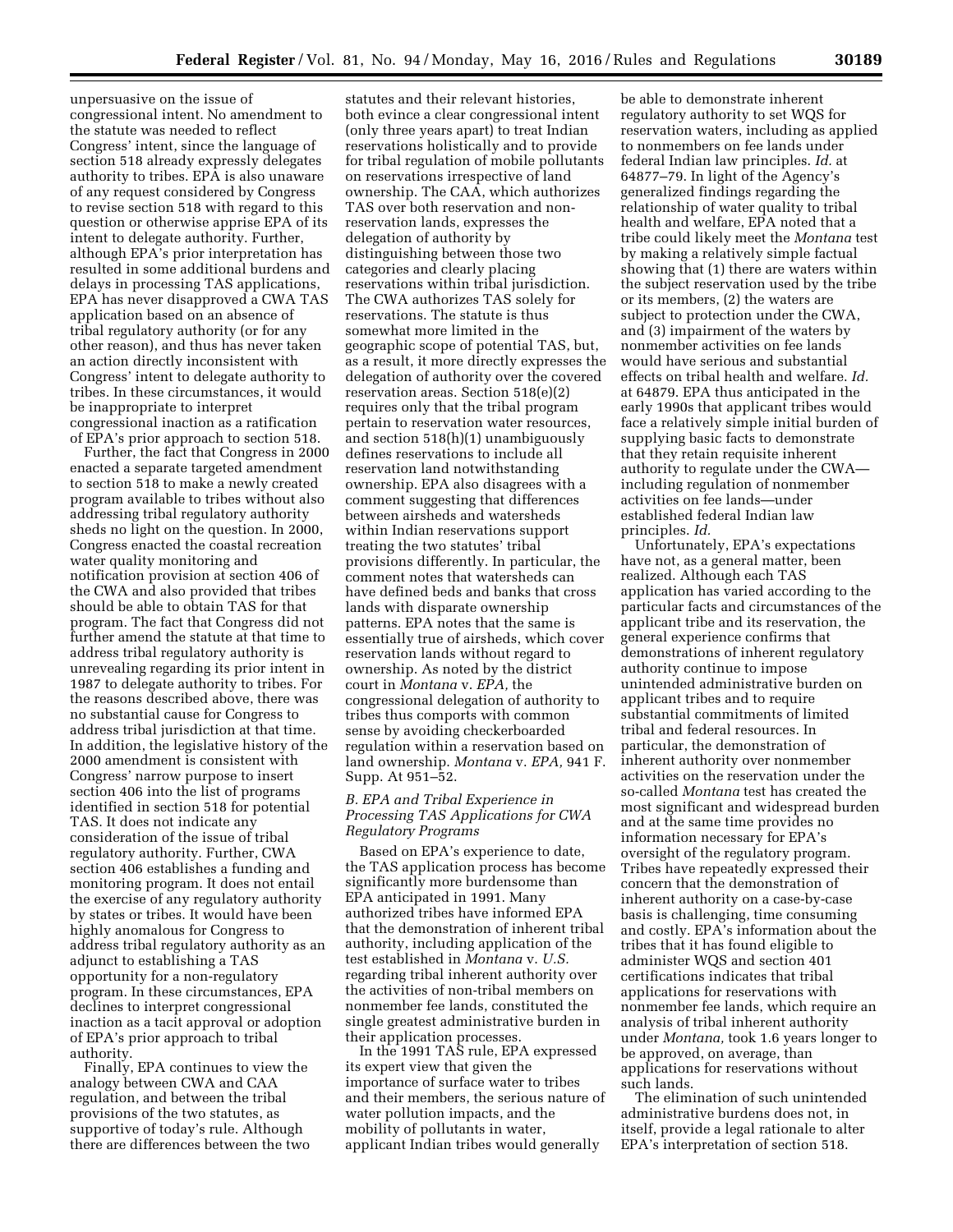However, streamlining a TAS process that has become unnecessarily restrictive and burdensome does offer a strong policy basis for the Agency to take a careful second look at that provision and to consider—as it contemplated as early as 1991—whether intervening events have shed additional light on the appropriate statutory interpretation. Eliminating such unnecessary burdens is consistent with longstanding EPA and Executive policy to support tribal self-determination and promote and streamline tribal involvement in managing and regulating their lands and environments. *See, e.g.,*  Executive Order 13175 (65 FR 67249, November 9, 2000); Presidential Memorandum: Government-to-Government Relations with Native American Tribal Governments (59 FR 22951, April 29, 1994); EPA Policy for the Administration of Environmental Programs on Indian Reservations (November 8, 1984).

As explained in section III, EPA has long interpreted the CWA as expressing Congress' preference for tribal regulation of reservation surface water quality. *See, e.g.,* 56 FR at 64878. As explained in section IV.A, relevant developments definitively confirm that section 518 includes an express delegation of authority by Congress to eligible tribes to regulate water resources under the CWA throughout their entire reservations.

## **V. EPA's Revised Statutory Interpretation**

### *A. What does today's revised interpretation provide and why?*

EPA today revises its interpretation of CWA section 518 and concludes definitively that Congress expressly delegated authority to Indian tribes to administer CWA regulatory programs over their entire reservations, including over nonmember activities on fee lands within the reservation of the applicant tribe, subject to the eligibility requirements in section 518. In doing so, EPA thus exercises the authority entrusted to it by Congress to implement the CWA TAS provision.

The effect of this interpretive rule is to relieve a tribe of the need to demonstrate its inherent authority when it applies for TAS to administer a CWA regulatory program. An applicant tribe still needs to meet all other eligibility requirements specified in CWA section 518 and EPA's implementing regulations. Nonetheless, this rule eliminates any need to demonstrate that the applicant tribe retains inherent authority to regulate the conduct of nonmembers of the tribe on fee lands

under the test established by the Supreme Court in *Montana* v. *U.S.*  Instead, an applicant tribe can generally rely on the congressional delegation of authority in section 518 as the source of its authority to regulate its entire reservation under the CWA without distinguishing among various categories of on-reservation land. The tribe may, however, need to supply additional information to address any potential impediments to the tribe's ability to effectuate the delegation of authority.

EPA bases its revised interpretation of CWA section 518 on its analysis in section IV above and a careful consideration of comments received. Most importantly, EPA's revised interpretation is based on the plain text of section 518 itself. Section 518(e)(2) requires only that the functions to be exercised by the applicant Indian tribe pertain to the management and protection of water resources ''within the borders of an Indian reservation.'' Section 518(h)(1) then defines the term ''federal Indian reservation*''* to include all lands within the limits of any Indian reservation notwithstanding the issuance of any patent, and including rights-of-way running through the reservation. That definition is precisely the same language that the dissent in *APS* stated is the ''gold standard'' for an express congressional delegation of regulatory authority to tribes over their entire reservations. *APS,* 211 F.3d at 1302–03. It is also the language that the U.S. Supreme Court reviewed in finding congressional delegations to tribes in other cases. *United States* v. *Mazurie,*  419 U.S. 544 (1975) (delegation of authority to tribes regarding regulation of liquor); *Rice* v. *Rehner,* 463 U.S. 713 (1983) (same). Although the legislative history of section 518 has, of course, remained unaltered since 1987, the plain language of the statute and the above-described developments provide ample support for the revised interpretation.

As EPA explained in section IV.A in connection with the CAA, such a territorial approach that treats Indian reservations uniformly promotes rational, sound management of environmental resources that might be subjected to mobile pollutants that disperse over wide areas without regard to land ownership. *See* 59 FR at 43959. As specifically recognized by the district court in *Montana* v. *EPA,* the same holds true for regulation under the CWA. *Montana,* 941 F. Supp. at 952.

## *B. What other approaches did EPA consider?*

EPA considered not revising its 1991 interpretation of section 518. EPA did

not choose this option because it would continue to impose an unnecessary requirement on applicant tribes not specified in the CWA to demonstrate inherent authority, including meeting the *Montana* test regarding activities of nonmembers on their reservation fee lands, when they apply to regulate under the statute.

EPA also considered revising the text of existing TAS regulations for CWA regulatory programs to alter tribal application requirements in light of the revised interpretation. In particular, EPA considered revising the requirements relating to tribal submissions of statements addressing jurisdiction as well as the procedures for states and other appropriate entities to comment on tribal assertions of authority. Had EPA decided to revise its regulations, EPA would have issued a legislative rule revising the TAS application provisions in the Code of Federal Regulations. However, EPA rejected this approach as both unnecessary and counterproductive. As described in section V.C.6, EPA concludes that the existing regulations are appropriately structured to accommodate the revised interpretation and that the procedures requiring tribal legal statements and providing opportunities for notice and comment continue to serve important purposes. Among other things, such procedures ensure that applicant tribes will continue to adequately address the reservation boundaries within which they seek to regulate under the CWA as well as any potential impediments that may in some cases exist to their ability to accept or effectuate the congressional delegation of authority. Retaining the notice and comment requirements will also ensure that states and other appropriate entities continue to have an opportunity to interact with EPA on these issues and that EPA's decision making on individual TAS applications is well informed.

Because today's interpretive rule merely explains EPA's revised interpretation of existing statutory requirements established in the CWA tribal provision—and does not make any changes to the existing regulations—an interpretive rule is the appropriate vehicle to announce EPA's revised approach.

## Consideration of Comments

One state commented that EPA must use a legislative rulemaking process because the revised interpretation will eliminate the existing regulatory requirement that applicant tribes submit a statement addressing their jurisdiction and will affect states' opportunity under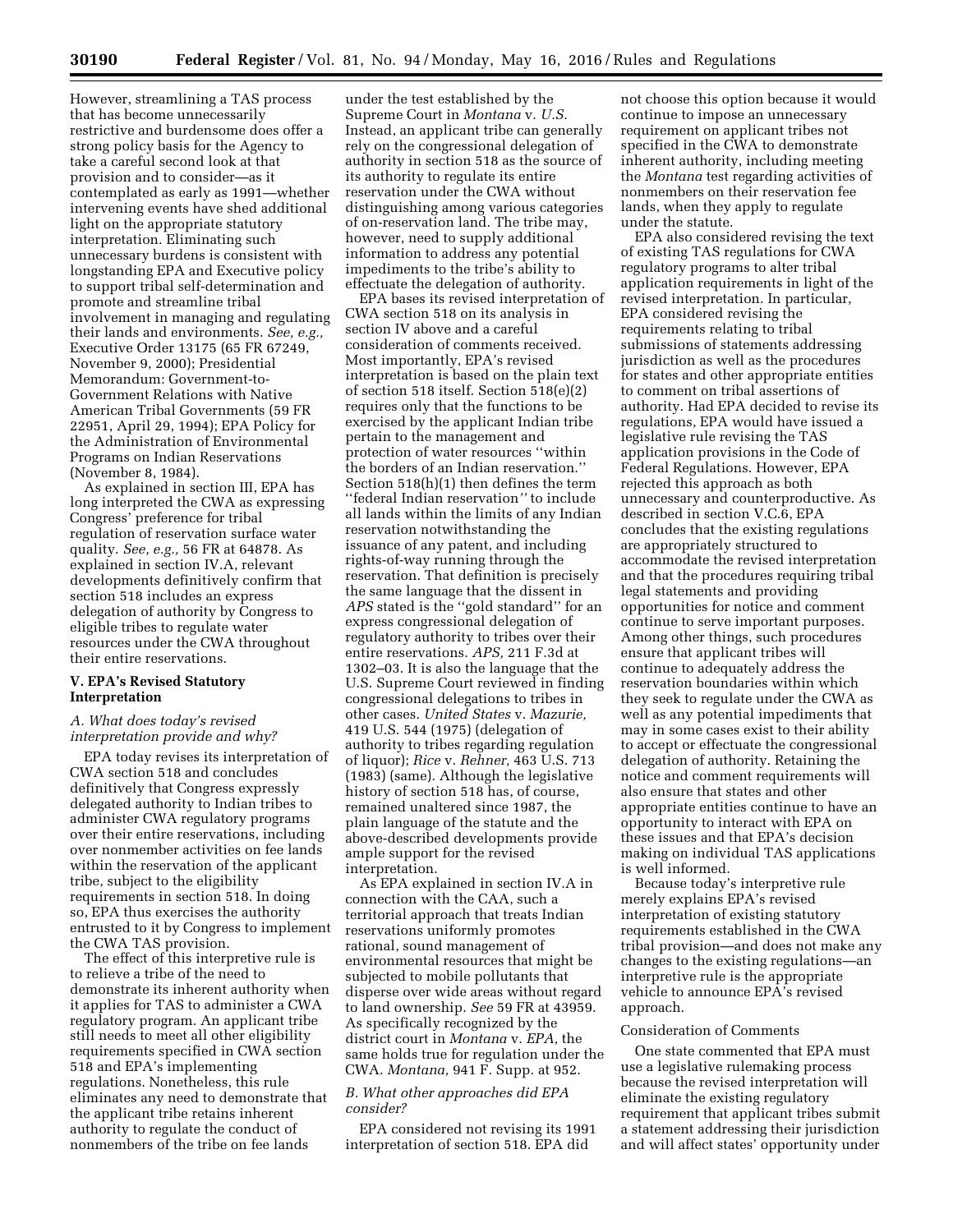the regulations to comment on tribal jurisdiction. A local government also expressed concern with EPA's statement in the proposal that the interpretive rule is not subject to notice and comment requirements of the Administrative Procedure Act.

EPA disagrees that a legislative rulemaking is required to issue the revised interpretation. As noted above, EPA has decided not to revise any existing TAS application regulations published in the Code of Federal Regulations. Contrary to the state commenter's assertion, EPA specifically decided to retain the regulatory requirements relating to tribal jurisdictional statements and states' opportunity to comment on such assertions. Although EPA could reasonably have chosen to revise or eliminate aspects of these regulations, EPA has concluded that requiring applicant tribes to submit relevant jurisdictional information and allowing states and other appropriate entities to comment on such submissions will continue to ensure that any reservation boundary or other relevant jurisdictional issues are raised during a well-informed decision making process.

Importantly, although this interpretive rule is not subject to notice and comment requirements of the Administrative Procedure Act, EPA decided to provide notice and an opportunity for comment—in addition to other pre- and post-proposal outreach to tribes, states, and the public—to increase transparency and to allow interested parties to provide their views. EPA received comments on the proposal and has considered them in developing today's rule. A member of the academic community expressly supported EPA's use of an interpretive rule as the appropriate administrative mechanism to publish the revised interpretation. EPA appreciates that support.

# *C. What is EPA's position on certain public comments and tribal and state input?*

In this section, EPA responds to several specific topics that were raised in public comments on EPA's proposal and in earlier input received from tribes and states during pre-proposal and postproposal outreach.

## 1. Geographic Scope of TAS for Regulatory Programs

EPA's final rule does not affect either by expanding or contracting—the geographic scope of potential tribal TAS eligibility under the CWA. Under section 518, tribes can only obtain TAS status over waters within the borders of their reservations. *See, e.g.,* 56 FR at

64881–82. Thus, under any approach to tribal regulatory authority under the CWA, tribal TAS eligibility under the CWA is limited to managing and protecting water resources within Indian reservations. Tribes can seek TAS with respect to water resources pertaining to any type of on-reservation land, including, for example, reservation land held in trust by the United States for a tribe, reservation land owned by or held in trust for a member of the tribe, and reservation land owned by non-tribal members. Conversely, tribes cannot obtain TAS under the CWA for water resources pertaining to any non-reservation Indian country 10 or any other type of nonreservation land.11 Today's rule does not alter that basic limitation of TAS under the CWA.

# Consideration of Comments

EPA received comments from several local governments seeking clarification of the geographic scope of TAS for CWA regulatory purposes and in particular noting that some reservations have complex histories of congressional treatment, including the opening of reservations to non-Indian settlement through surplus land acts. The commenters assert that each surplus land statute must be analyzed individually to determine whether it has altered the land status of the subject reservation and note that in some cases such statutes may result in situations where certain lands are taken out of reservation status, even though they remain surrounded by the original exterior boundaries of a reservation. The commenters request that EPA define the fee-owned lands that may be covered by a TAS application to exclude lands settled by non-tribal members pursuant to a federal surplus land act. One tribal commenter noted that there may be nonreservation inholdings that are surrounded by reservation lands and

disagreed with EPA's approach of requiring that all lands subject to TAS for CWA regulatory purposes qualify as Indian reservation land. A state commenter agreed with EPA that reservation boundaries remain a relevant issue for tribal TAS applications and noted that EPA's revised interpretation would not reduce any burdens associated with resolving such issues.

EPA notes that any issues regarding the geographic scope of TAS under the CWA are outside the scope of this interpretive rule. As noted above and in the proposal, the revised interpretation does not alter in any way EPA's longstanding approach to the limitation of TAS in CWA section 518 to lands that qualify as reservation lands. This basic geographic land status limitation exists irrespective of whether tribes must demonstrate inherent authority to regulate under the CWA or whether they may rely on the congressional delegation of authority in section 518.

EPA appreciates the local governmental commenters' questions and understands that some Indian reservations may have complicated histories and that reservation boundaries may be altered by congressional act. EPA agrees that any such issue would need to be addressed on a reservation-specific basis and that each relevant surplus lands statute would need to be evaluated individually. Such issues would thus be raised and addressed only in the context of a particular TAS application from a specific tribe. To provide additional clarity, however, EPA reiterates as a general matter that any land subject to TAS approval for CWA regulatory purposes must qualify as Indian reservation land as defined in CWA section 518(h)(1). Thus, consistent with EPA's longstanding approach, any nonreservation land could not be included in a CWA TAS approval even if it is surrounded by other land that does qualify as reservation. Any land located within the original exterior boundaries of a reservation that has lost its reservation status by virtue of an act of Congress could thus not be included in a CWA TAS approval. EPA has never approved CWA TAS over such nonreservation land, and would have no authority to do so. EPA thus disagrees with the tribal commenter that nonreservation inholdings may be included in a TAS approval under the CWA. This limitation is imposed in the statute, and nothing in today's final rule alters or affects EPA's approach on this issue. EPA does not believe, however, that the Agency should establish a separate definition for ''fee lands'' that may be

<sup>10</sup> Indian country is defined at 18 U.S.C. 1151 as: (a) All land within the limits of any Indian reservation under the jurisdiction of the United States Government, notwithstanding the issuance of any patent, and, including rights-of-way running through the reservation; (b) all dependent Indian communities within the borders of the United States whether within the original or subsequently acquired territory thereof, and whether within or without the limits of a state; and (c) all Indian allotments, the Indian titles to which have not been extinguished, including rights-of-way running through the same. Indian reservations are thus a subset of the broader geographic area that comprises Indian country as a whole.

<sup>11</sup>Many tribes have rights to hunt, fish, gather resources, or perform other activities in areas outside of their reservations. To the extent the lands on which these rights are exercised are not Indian reservation lands as defined at 18 U.S.C. 1151(a), tribes cannot obtain TAS under the CWA for water resources pertaining to such lands.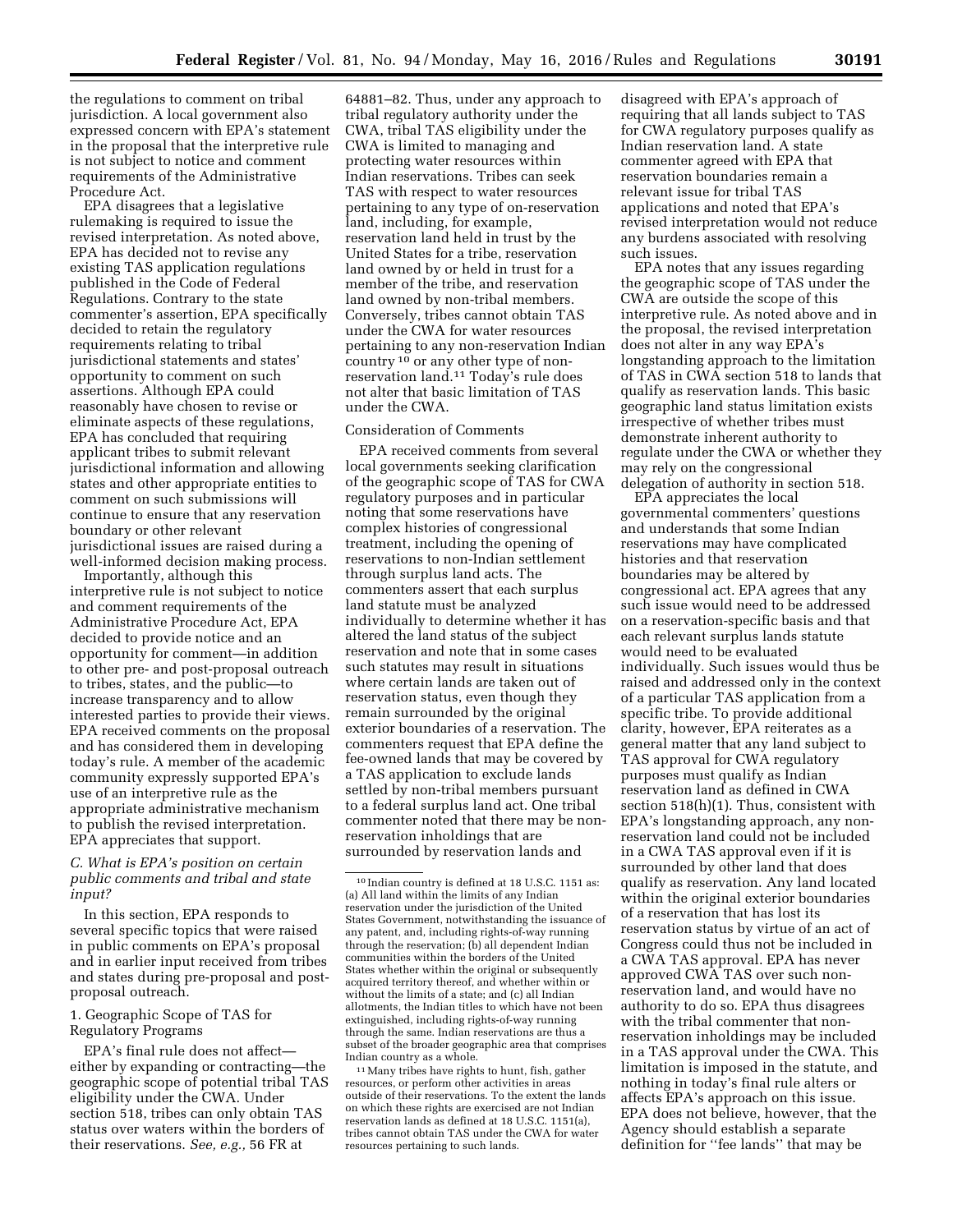included in a CWA TAS application. Section 518(h)(1) of the CWA already provides the applicable definition of federal Indian reservations for purposes of the statute, and there is no need for an additional definition. Further, as noted by the commenters, each surplus land act must be viewed on its own terms and in light of its own history and treatment. It would thus be inappropriate to establish a single onesize-fits-all approach to lands that have passed to non-tribal members pursuant to such a statute. Only where such lands are determined to have lost their reservation status would they be outside the scope of TAS under the CWA. EPA also agrees with the state commenter that any issues relating to reservation boundaries will remain relevant to the TAS application process. Although today's rule does not reduce any burdens associated with resolving such issues, it also does not increase any such burdens. The need for tribes to demonstrate their reservation boundaries as part of a TAS application is beyond the scope of—and is not affected by—today's rule.

#### 2. Treatment of Tribal Trust Lands

Today's revised interpretation does not alter EPA's longstanding approach to tribal trust lands. Indian reservations include trust lands validly set aside for Indian tribes even if such lands have not formally been designated as an Indian reservation. Many named Indian reservations were established through federal treaties with tribes, federal statutes, or Executive Orders of the President. Such reservations are often referred to as formal Indian reservations. Many tribes have lands that the United States holds in trust for the tribes, but that have not been formally designated as reservations. Under EPA's longstanding approach, and consistent with relevant judicial precedent, such tribal trust lands are informal reservations and thus have the same status as formal reservations for purposes of the Agency's programs. *See, e.g.,* 56 FR at 64881; 63 FR at 7257–58; *APS,* 211 F.3d at 1292–94. Tribes have always been able to seek TAS over such tribal trust lands for CWA purposes (several tribes have done so previously), and nothing in today's revised interpretation alters or affects their ability to do so.

#### Consideration of Comments

One state commenter requested additional clarification regarding the treatment of tribal trust lands for CWA TAS purposes, and in particular inquired whether tribal trust lands outside the borders of a tribe's formal

reservation would be included in the statute's definition of reservation. Although this issue is outside the scope of—and is not affected by—today's interpretive rule, EPA welcomes the opportunity to provide further clarity. EPA notes that some tribes may have tribal trust lands in addition to, and separate from, a formal reservation. For other tribes, such tribal trust lands may constitute the tribe's entire reservation land base. In either case, the tribal trust lands qualify as reservation lands for CWA TAS purposes. All such lands are thus within the borders of an Indian reservation for purposes of the statute.

### 3. Tribal Criminal Enforcement Authority

EPA's revised statutory interpretation does not affect any existing limitations on tribal criminal enforcement authority. This interpretive rule relates solely to applicant Indian tribes' civil regulatory authority to administer CWA regulatory programs on their reservations; it does not address or in any way alter the scope of tribal criminal enforcement jurisdiction. EPA is aware that federal law imposes certain significant limitations on Indian tribes' ability to exercise criminal enforcement authority, particularly with regard to non-Indians. EPA has previously established regulations addressing implementation of criminal enforcement authority on Indian reservations for those CWA programs that include potential exercises of such authority. *See, e.g.,* 40 CFR 123.34, 233.41(f). These regulations provide that the federal government will retain primary criminal enforcement responsibility in those situations where eligible tribes do not assert or are precluded from exercising such authority.

#### Consideration of Comments

Two industry commenters asserted that the limitations on a tribe's authority to impose the criminal sanctions that are specified as potential penalties in the CWA render the tribe unable to demonstrate that it is capable of carrying out required program functions for purposes of TAS eligibility. This issue is outside the scope of—and is not affected by—today's interpretive rule. As noted above, this rule addresses only the civil regulatory authority of applicant tribes. The rule also does not address the capability element of TAS eligibility under the CWA. Nonetheless, EPA notes that it disagrees with the commenters' assertion—which, if correct, would presumably preclude any tribe from demonstrating TAS eligibility for a CWA regulatory program that

includes a criminal enforcement component. As described above, EPA's existing TAS regulations provide that the federal government will exercise primary criminal enforcement authority where tribal authority is limited or precluded. These regulations were promulgated to avoid precisely the outcome asserted by the commenters. The regulations have been in place for decades, and they are unaffected by today's interpretive rule.

EPA also disagrees with the commenters' assertion that the absence of any statutory language in section 518 addressing the limitations on tribal criminal authority is an indication that Congress did not intend to delegate authority to Indian tribes. EPA notes that the limitations on tribal criminal enforcement originate in legal principles established separate and apart from the CWA. Therefore, if the commenters were correct, Indian tribes could never demonstrate authority—whether inherent or congressionally delegated to administer a CWA program that includes a criminal enforcement component without some statement in the statute affirming or otherwise addressing the exercise of criminal authority. Because the statute contains no such statement, this would render TAS impossible even under EPA's prior interpretation, and would thus make the CWA TAS provision internally inconsistent and in significant part a nullity. Under the commenters' approach, section 518 would, on the one hand, authorize TAS for programs that include criminal enforcement, while simultaneously precluding such TAS by virtue of an absence of congressional explanation of how criminal enforcement will be exercised. EPA disagrees that this could reflect Congress' intent. EPA also notes that the Agency has already interpreted the CAA tribal provision as including a congressional delegation of civil regulatory authority to tribes over their entire reservations, and that interpretation has been upheld in court. Like the CWA, the CAA authorizes TAS for programs that include a criminal enforcement component without separately addressing the exercise of such authority during program implementation. Under both statutes, EPA has exercised its authority to address this programmatic issue through long-established regulations that retain primary criminal enforcement with the federal government.

#### 4. Special Circumstances

There could be rare instances where special circumstances limit or preclude a particular tribe's ability to accept or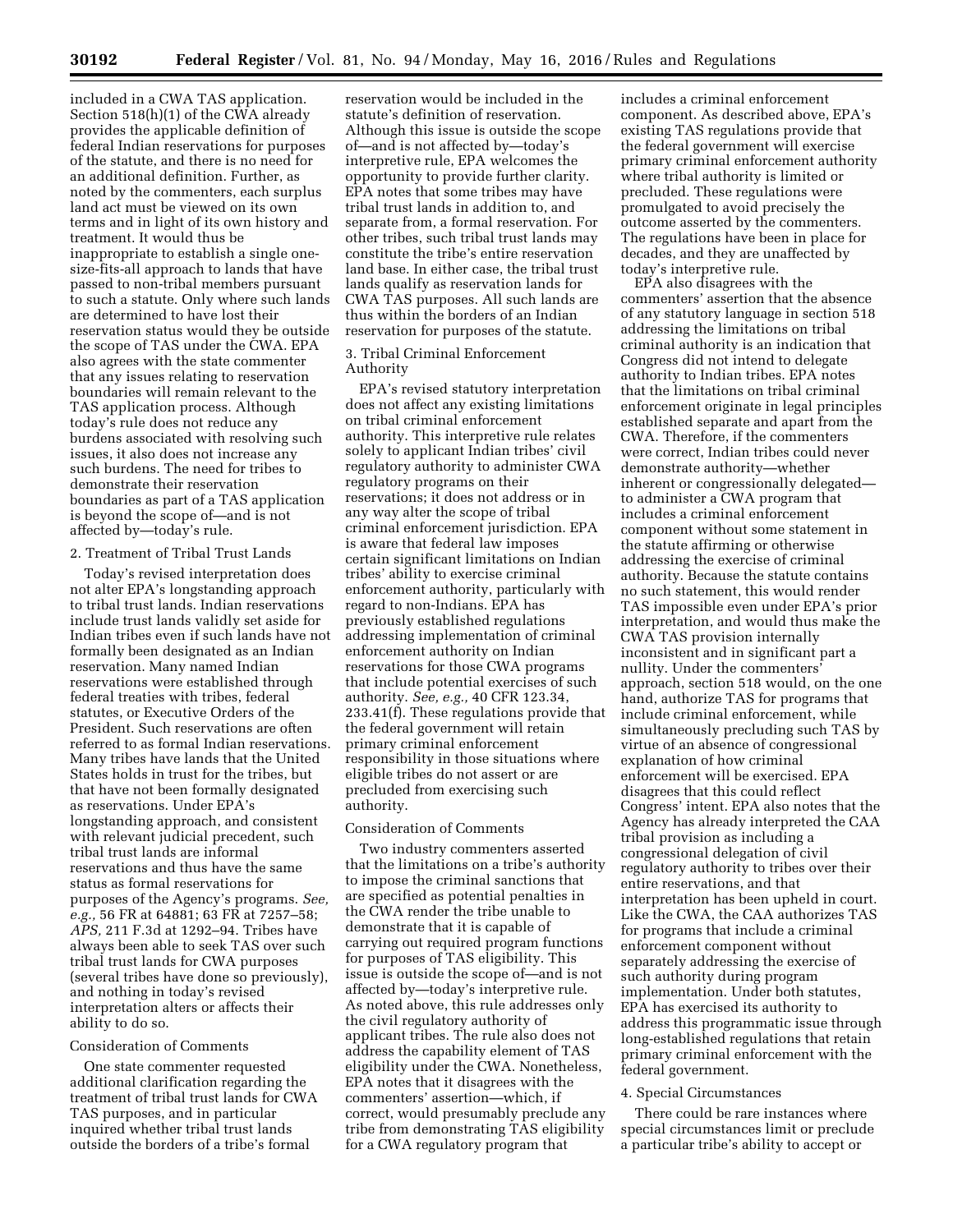effectuate the congressional delegation of authority over its reservation. For example, there could be a separate federal statute establishing unique jurisdictional arrangements for a specific state or a specific reservation that could affect a tribe's ability to exercise authority under the CWA. It is also possible that provisions in particular treaties or tribal constitutions

could limit a tribe's ability to exercise

relevant authority.12 The application requirements of existing CWA TAS regulations already provide for tribes to submit a statement of their legal counsel (or equivalent official) describing the basis for their assertion of authority. The statement can include copies of documents such as tribal constitutions, by-laws, charters, executive orders, codes, ordinances, resolutions, etc. *See* 40 CFR 131.8(b)(3)(ii); 123.32(c); 233.61(c)(2). Under today's rule, the requirement for a legal counsel's statement continues to apply and ensures that applicant tribes appropriately rely on the congressional delegation of authority and provide any additional information that could be relevant to their ability to accept or effectuate the delegated authority. As described below in section V.C.6, existing CWA TAS and program regulations also continue to provide appropriate opportunities for other potentially interested entities—such as states or other Indian tribes adjacent to an applicant tribe—to comment on an applicant tribe's assertion of authority and, among other things, inform EPA of any special circumstances that they believe could affect a tribe's ability to regulate under the CWA.

# Consideration of Comments

EPA received several comments asserting that special circumstances limit particular tribes' ability to obtain TAS to regulate under the CWA. For instance, one state asserted that the tribes located within the state are precluded under federal laws specific to those tribes from obtaining TAS for CWA regulatory programs. Another state asserted that a tribe located within the

state is precluded by a federal statute specific to that tribe from regulating reservation land that is owned in fee by nonmembers of the tribe. The state noted that if that tribe applied to regulate such fee lands, the state would avail itself of the opportunity under EPA's regulations to submit comments and would assert that the cited federal law affects the tribe's ability to exercise such authority. One local government commented that the geographic extent of a tribe's governing authority does not include the local government and provided historical information intended to support its position. And two industry commenters asserted that the tribe upon whose reservation they are located has entered into binding agreements waiving the tribe's right to regulate the commenters' facilities, thus rendering the tribe unable to obtain TAS for CWA regulatory programs over those facilities.

EPA appreciates the information about special circumstances provided in these comments. Importantly, the precise outcome of any such circumstance could only be determined in the context of a particular tribe's TAS application and upon a full record of information addressing the issue. The substance of these specific situations is thus outside the scope of—and is not affected by—today's rule. However, the comments are both illustrative and instructive regarding the types of special circumstances and jurisdictional issues that may affect a tribe's ability to carry out the congressional delegation of authority in the CWA tribal provision. Other federal statutes may, for instance, limit a particular tribe's or group of tribes' ability to participate, in whole or in part, in CWA regulation through the TAS process. In addition, before approving a tribe's TAS eligibility, EPA would carefully consider whether any binding contractual arrangements or other legal documents such as tribal charters or constitutions might affect the tribe's regulatory authority generally, or with regard to any specific members of the regulated community. Finally, the geographic scope of the reservation boundaries over which a tribe asserts authority would continue to be a relevant and appropriate issue for consideration in the TAS process. As explained elsewhere, EPA's existing TAS regulations require applicant tribes to address these types of issues in their jurisdictional statements and provide states and other appropriate entities the opportunity to comment and inform EPA of any potential impediments to tribal regulatory authority. These comment opportunities help ensure that

EPA's decision making is well informed. Additional available information regarding certain of these special circumstances is provided in EPA's Response to Comments document included in the docket for this rule.

During pre-proposal outreach and again following proposal of the rule, EPA received comments from the State of Oklahoma regarding section 10211(b) of the Safe, Accountable, Flexible, Efficient Transportation Equity Act of 2005 (''SAFETEA''), Public Law 109–59, 119 Stat. 1144 (August 10, 2005). Because this provision of federal law expressly addresses TAS under EPA's statutes, including the CWA, EPA explained in the proposal that section 10211(b) established a unique TAS requirement with respect to Indian tribes located in the State of Oklahoma. Under section 10211(b), tribes in Oklahoma seeking TAS under a statute administered by EPA for the purpose of administering an environmental regulatory program must, in addition to meeting applicable TAS requirements under the EPA statute, enter into a cooperative agreement with the state that is subject to EPA approval and that provides for the tribe and state to jointly plan and administer program requirements. This requirement of SAFETEA exists apart from, and in addition to, existing TAS criteria, including the TAS criteria set forth in section 518 of the CWA. Today's rule relates solely to the interpretation of an existing CWA TAS requirement; it thus has no effect on the separate TAS requirement of section 10211(b) of SAFETEA. In its comments on the proposal, the State of Oklahoma requested additional information regarding the process or sequence of events that will be used to ensure that this provision of SAFETEA is satisfied in the context of particular tribal TAS applications that may be submitted following finalization of today's interpretive rule. EPA notes that section 10211(b) expressly contains certain procedural requirements—*i.e.,* the state/ tribal cooperative agreement must be subject to EPA review and approval after notice and an opportunity for public hearing. Nothing in today's rule alters or affects those requirements. Further, because the SAFETEA requirement must be satisfied for a tribe in Oklahoma to obtain TAS to regulate under an EPA statute, the final cooperative agreement must be fully executed and approved by EPA before EPA can approve a regulatory TAS application. Because the State of Oklahoma is a required signatory to the agreement, this sequence of events

<sup>12</sup>EPA takes no position in this interpretive rule regarding whether any particular tribe or Indian reservation is subject to any potential impediment relating to effectuation of the congressional delegation of regulatory authority or how the CWA can be interpreted vis-à-vis the alleged source of any such impediment. Any such issue would need to be addressed on a case-by-case basis and with the benefit of a full record of relevant information that would be developed during the processing of a particular TAS application. To the extent EPA is ever called upon to make a decision regarding this type of issue, such a decision would be rendered in the context of EPA's final action on a specific TAS application, and any judicial review of that decision would occur in that context.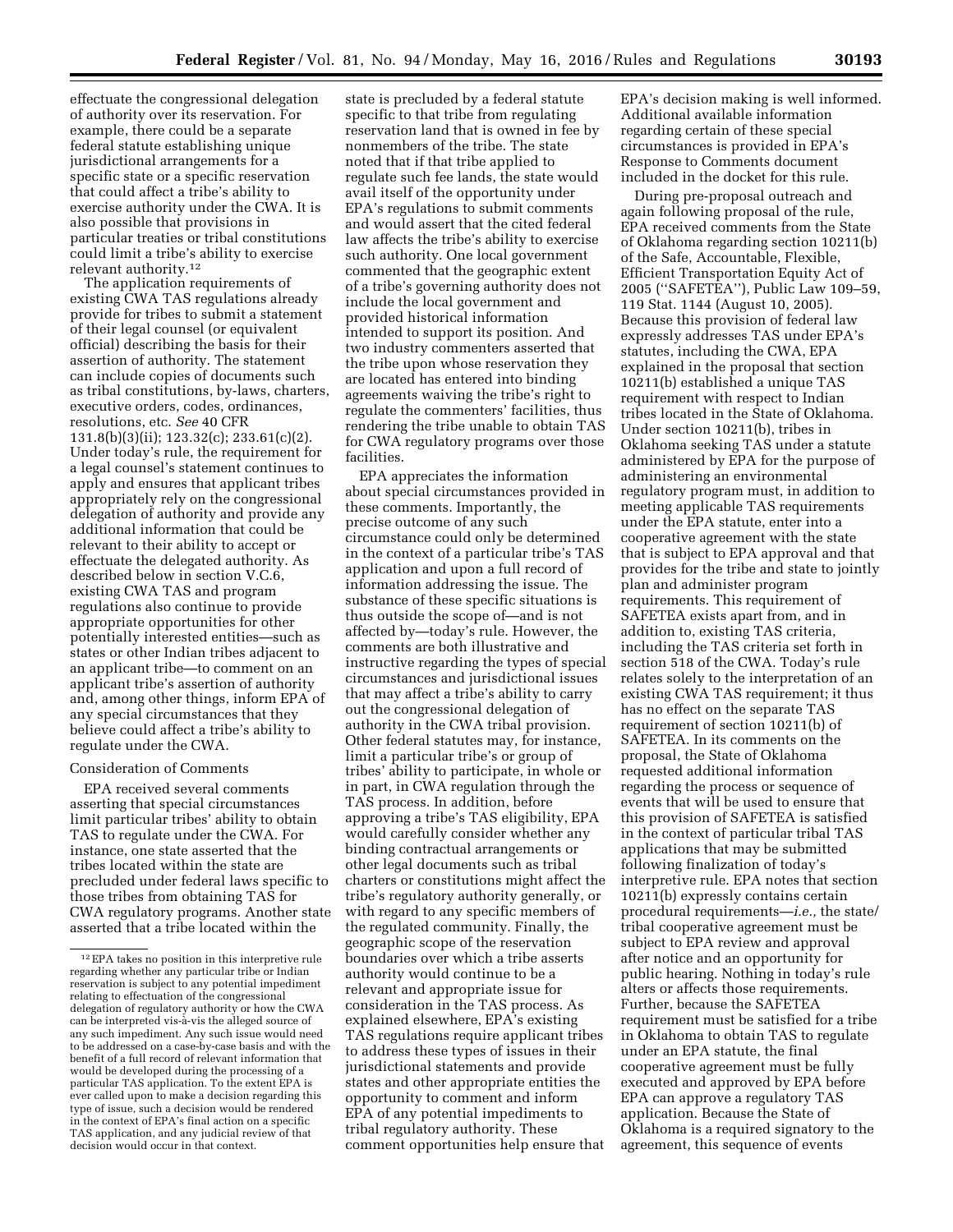ensures that the State will have a full opportunity to participate in the TAS process—separate and apart from opportunities that states have through EPA's existing TAS notice and comment procedures. Nothing in today's interpretive rule alters or affects Oklahoma's participation in the SAFETEA cooperative agreement or the requirement that the agreement be in place as a prerequisite to TAS for a regulatory program. EPA notes that there are no regulations establishing procedures for the State and applicant tribes to negotiate SAFETEA cooperative agreements or for tribes to submit, and EPA to review, such agreements. There is thus flexibility for the State and applicant tribes in Oklahoma to work together to develop these agreements as they deem appropriate.

5. Tribal Inherent Regulatory Authority

With today's rule, EPA is not intending to assess the extent of tribal inherent regulatory authority. As the Agency clearly articulated in the TAS rules identified in section II.B, the importance of water resources to tribes, the serious potential impacts of water pollution on tribes' uses of their waters, and the mobility of pollutants in water all strongly support tribes' ability to demonstrate their inherent authority to regulate surface water quality on their reservations, including the authority to regulate nonmember conduct on fee lands under the Supreme Court's test established in *Montana.* Consistent with its 1991 interpretation of section 518, EPA concluded that each of the tribes it has approved for TAS for CWA regulatory programs has demonstrated its inherent regulatory authority and has demonstrated that the functions it sought to exercise pertain to the management and protection of reservation water resources. All Agency CWA TAS determinations challenged in court have been upheld.

Today's rule does not affect these prior TAS approvals. The rule does, however, modify EPA's approach going forward to be consistent with Congress' intent to delegate civil regulatory authority to eligible tribes. It relieves tribes of the administrative burden associated with demonstrating their inherent regulatory authority in the TAS application process. It does not, however, alter EPA's prior views regarding the extent of tribal inherent regulatory authority.13

### Consideration of Comments

All of the tribal commenters fully support EPA's interpretive rule. Several tribes also noted their view that tribes possess inherent authority to regulate the quality of their reservation waters. EPA appreciates these comments and reiterates that today's revised interpretation of the CWA tribal provision is intended solely to effectuate the plain intent of Congress to delegate civil authority to tribes to regulate water resources on their entire reservations under the CWA. Today's rule is not intended as an assessment of the scope of retained tribal inherent authority.

Several state, local government, and industry commenters asserted that under federal law, tribal inherent regulatory authority over nonmembers of the tribe is limited and that the U.S. Supreme Court has consistently recognized and affirmed such limitations. The commenters appear to assert that such limitations argue against EPA's revised interpretation of the CWA tribal provision. EPA disagrees. EPA is aware of Supreme Court jurisprudence addressing retained tribal inherent regulatory authority, particularly with regard to such authority as applied to non-tribal members. However, as described above in sections IV and V.A, federal law also recognizes Congress' authority to delegate jurisdiction to tribes to regulate throughout their reservations, including regulation of the activities of non-tribal members. A relevant reviewing federal court has already upheld EPA's interpretation that the Clean Air Act includes such a delegation, and the plain language of CWA section 518 supports the same approach. Issues regarding tribal inherent authority are distinct from EPA's interpretation of the express statutory language in section 518.

6. Existing Regulatory Requirements

Because today's revised statutory interpretation is consistent with existing CWA TAS regulatory requirements, EPA has not revised any regulatory text in the Code of Federal Regulations.

### a. TAS Requirements

Consistent with today's rule, tribes will rely on the congressional delegation of authority in section 518 as the source of their authority to regulate water quality on their reservations. Under the TAS regulations identified in section II.B, tribes would still need to address and overcome any special

circumstances that might affect their ability to obtain TAS for a CWA regulatory program (see section V.C.4), and the existing TAS application regulations require submission of a legal statement that would cover such issues. Apart from such special circumstances, the main focus in determining the extent of an applicant tribe's jurisdiction for CWA regulatory purposes will likely be identifying the geographic boundaries of the Indian reservation area (whether a formal or informal reservation) over which the congressionally delegated authority would apply.14 EPA's existing CWA TAS regulations already provide for applicant tribes to submit a map or legal description of the reservation area that is the subject of the TAS application. *See* 40 CFR 131.8(b)(3)(i); 123.32(c); 233.61(c)(1); 501.23(c). These provisions continue to apply and ensure that each tribe applying for a CWA regulatory program submits information adequate to demonstrate the location and boundaries of the subject reservation.

The existing regulations also provide appropriate opportunities for potentially interested entities to comment to EPA regarding any jurisdictional issues associated with a tribe's TAS application. As mentioned in section II.B above, EPA's TAS regulations for the CWA section 303(c) WQS program include a process for notice to appropriate governmental entities states, tribes and other federal entities located contiguous to the reservation of the applicant tribe—and provide an opportunity for such entities to provide comment on the applicant tribe's assertion of authority. EPA makes such notice broad enough that other potentially interested entities can participate in the process. 56 FR at 64884. For example, EPA routinely publishes notice of tribal TAS applications for the WQS program in relevant local newspapers covering the area of the subject reservation and in electronic media.

#### Consideration of Comments

EPA received comments from local governments requesting that EPA ensure

<sup>13</sup> In promulgating the CAA Tribal Authority Rule, EPA similarly noted its view that even absent a direct delegation of authority from Congress, tribes would very likely have inherent authority

over all activities within Indian reservation boundaries that are subject to CAA regulation. 59 FR at 43958 n.5.

<sup>14</sup>The jurisdictional inquiry into the geographic scope of a tribe's TAS application—*i.e.,* the boundary of the reservation area that a tribe seeks to regulate—imposes no additional burden on entities that wish to comment on an applicant tribe's assertion of authority. Under any approach to tribal regulatory authority, the geographic scope of the TAS application is a relevant jurisdictional consideration and thus an appropriate issue for potential comment during the TAS process. Commenters have, at times, raised such geographic issues in the context of previous TAS applications; EPA's rule does not alter the opportunity to do so for future applications, or any burden attendant to preparing and submitting such comments.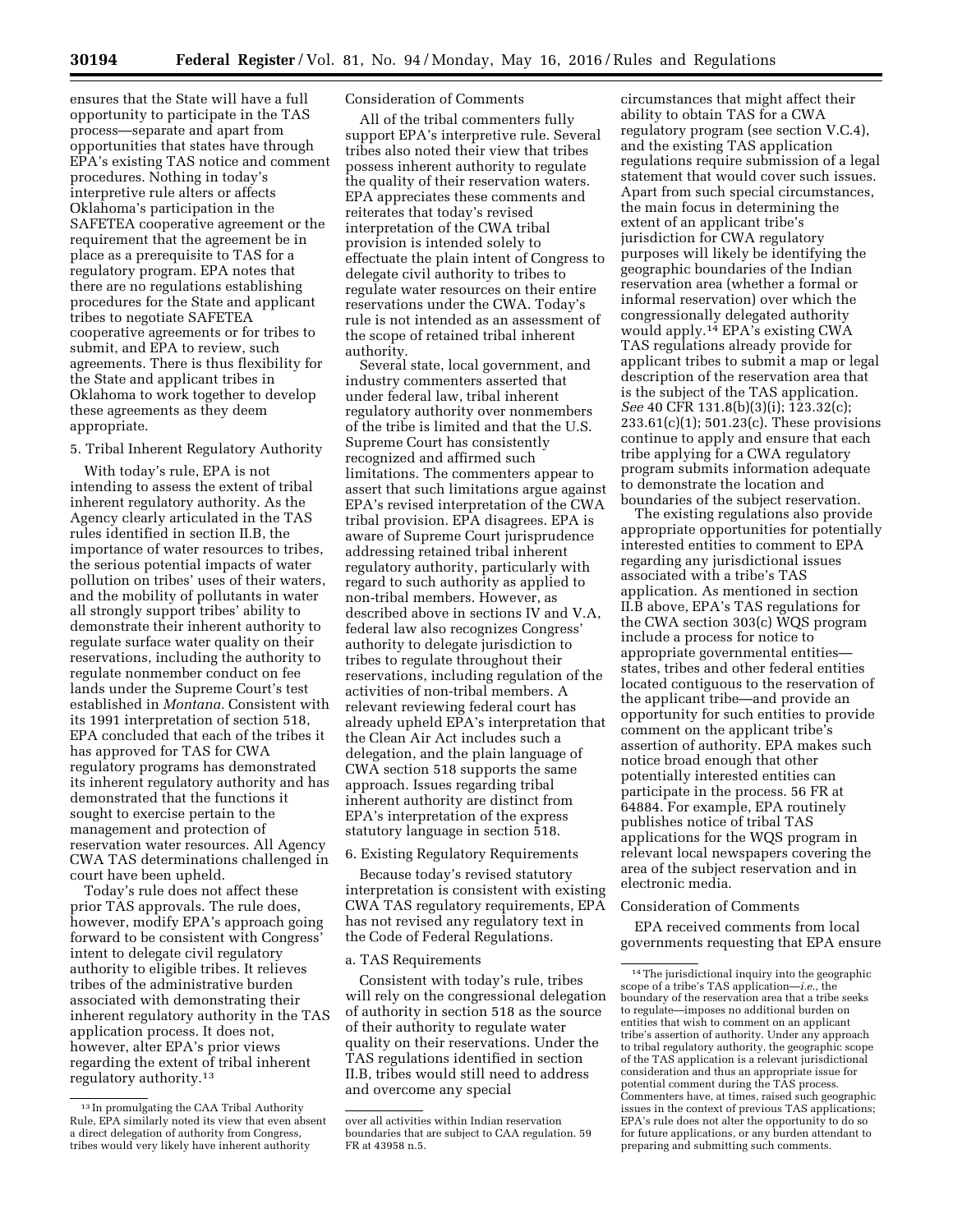direct notice to such governments of tribal TAS applications for the CWA WQS program. EPA appreciates that certain local governments may wish to comment on tribal assertions of authority to administer CWA WQS. However, any issues regarding the notice and comment process in EPA's TAS regulations for that program are beyond the scope of this interpretive rule, which addresses solely EPA's interpretation of section 518 as a congressional delegation of authority. EPA has retained the regulations governing the notice and comment process in their entirety and believes that the process provides appropriate notice to potentially interested entities in the area of an applicant Indian tribe's reservation. The process has proven to be effective in ensuring that relevant issues regarding tribal jurisdiction are raised to EPA during the TAS decision making process.

## b. Relationship to Program Approvals

The existing TAS regulations and this rule relate solely to the applications of Indian tribes for TAS eligibility for the purpose of administering CWA regulatory programs. They do not provide substantive approval of an authorized tribe's actual CWA regulatory program. Each program has its own regulations specifying how states and authorized tribes are to apply for and administer the program.

EPA's TAS regulations for the CWA section 402, 404 and 405 permitting programs require an analysis of tribal jurisdiction as part of the program approval process under 40 CFR parts 123, 233 and 501 that are described in section II.B. As described in the Simplification Rule, EPA makes its decisions to approve or disapprove those programs as part of a public notice and comment process conducted in the **Federal Register**. 59 FR at 64340.

#### 7. Effects on Tribal TAS Applications

Today's interpretive rule streamlines the TAS application and review process for tribes seeking eligibility to administer CWA regulatory programs. The rule significantly reduces the expected time and effort for tribes to develop and EPA to review TAS applications and could encourage more tribes to apply for TAS for CWA regulatory programs. As stated above (sections V.C.4 and V.C.6), applicant tribes would still need to identify their reservation boundaries and address any special circumstances potentially affecting their ability to effectuate the congressional delegation of authority and obtain TAS to regulate under the CWA.

Any EPA approval of a TAS application for a CWA regulatory program after May 16, 2016 will be based on the delegation of authority from Congress as the relevant source of authority supporting the tribe's eligibility. Any new tribal TAS application for a CWA regulatory program submitted after May 16, 2016 will need to be consistent with the interpretation of section 518 expressed in this rule. For any pending TAS application for CWA regulatory programs as of May 16, 2016, EPA will consult with the applicant tribe to assist it in amending its application if necessary to be consistent with this rule and to address any process issues.

8. Effects on EPA-Approved State Programs

EPA's rule has no effect on the scope of existing state regulatory programs approved by EPA under the CWA. Generally speaking, civil regulatory jurisdiction in Indian country lies with the federal government and the relevant Indian tribe, not with the states. *See, e.g., Alaska* v. *Native Village of Venetie Tribal Gov't,* 522 U.S. 520, 527 n.1 (1998). Therefore, in the absence of an express demonstration of authority by a state for such areas, and an EPA finding of that state authority for those Indian country waters, EPA has generally excluded Indian country from its approvals of state regulatory programs under the CWA.

The revised reinterpretation of section 518 relates solely to the exercise of jurisdiction by Indian tribes on their reservations; it has no effect on the scope of existing CWA regulatory programs administered by states outside of Indian country. It neither diminishes nor enlarges the scope of such approved state programs.

There are uncommon situations where a federal statute other than the CWA grants a state jurisdiction to regulate in areas of Indian country. For example, in a few cases EPA has approved states to operate CWA regulatory programs in areas of Indian country where the states demonstrated jurisdiction based on such a separate federal statute. This rule does not address or affect such jurisdiction that other federal statutes provide to states.

Regulations already exist to address circumstances where a state or tribe believes that unreasonable consequences could arise or have arisen as a result of differing WQS set by states and eligible Indian tribes on common bodies of water. Section 518(e) of the CWA required EPA to provide a mechanism to address such situations. The Agency did so at 40 CFR 131.7,

which establishes a detailed dispute resolution mechanism. Today's rule does not affect that process; the process remains available as needed to address potential state/tribal issues.

#### Consideration of Comments

EPA received comments from several states, a local government, and a local government association regarding potential effects of the rule on state water quality programs. Some comments asserted that the rule would improperly displace existing state authority to protect water quality in certain Indian reservation areas—*e.g.,*  lands owned in fee by nonmembers of a tribe, or submerged lands owned by the states. Related comments argued that the rule is unnecessary because the states are already implementing clean water programs over such areas. One state commenter also questioned whether the rule would preempt states' ability to apply state water quality laws, particularly with respect to non-tribal members on non-tribal land. Another state commenter cited separate federal statutes that grant the state environmental regulatory authority, including authority to administer CWA programs, in Indian territories, and asserted that the rule would therefore be unlawful in that state to the extent it could alter the jurisdictional arrangement of those other federal laws.

EPA appreciates these comments and wishes to further clarify the Agency's view that the revised interpretation announced today would not affect existing EPA-approved state programs or other state authorities. Importantly, it is EPA's position that the congressional delegation of jurisdiction in CWA section 518 relates solely to the authority of tribes to administer regulatory programs under the CWA. It does not address or affect (by enlarging or diminishing) the authority of any entity—tribe or state—to apply any water quality or other program established under its laws outside the scope of the federal CWA. Any question regarding whether a state has sufficient authority to apply such state laws to non-tribal members on their reservation fee lands (or to otherwise apply such laws on an Indian reservation), is outside the scope of today's rule and would be unaffected by the rule. EPA does not, for instance, view Congress' decision to delegate to tribes the authority to regulate their reservations under the CWA as increasing or altering tribal authority to implement any other tribal law or program—including non-CWA tribal water quality laws. Nor does EPA take the position that the congressional delegation of CWA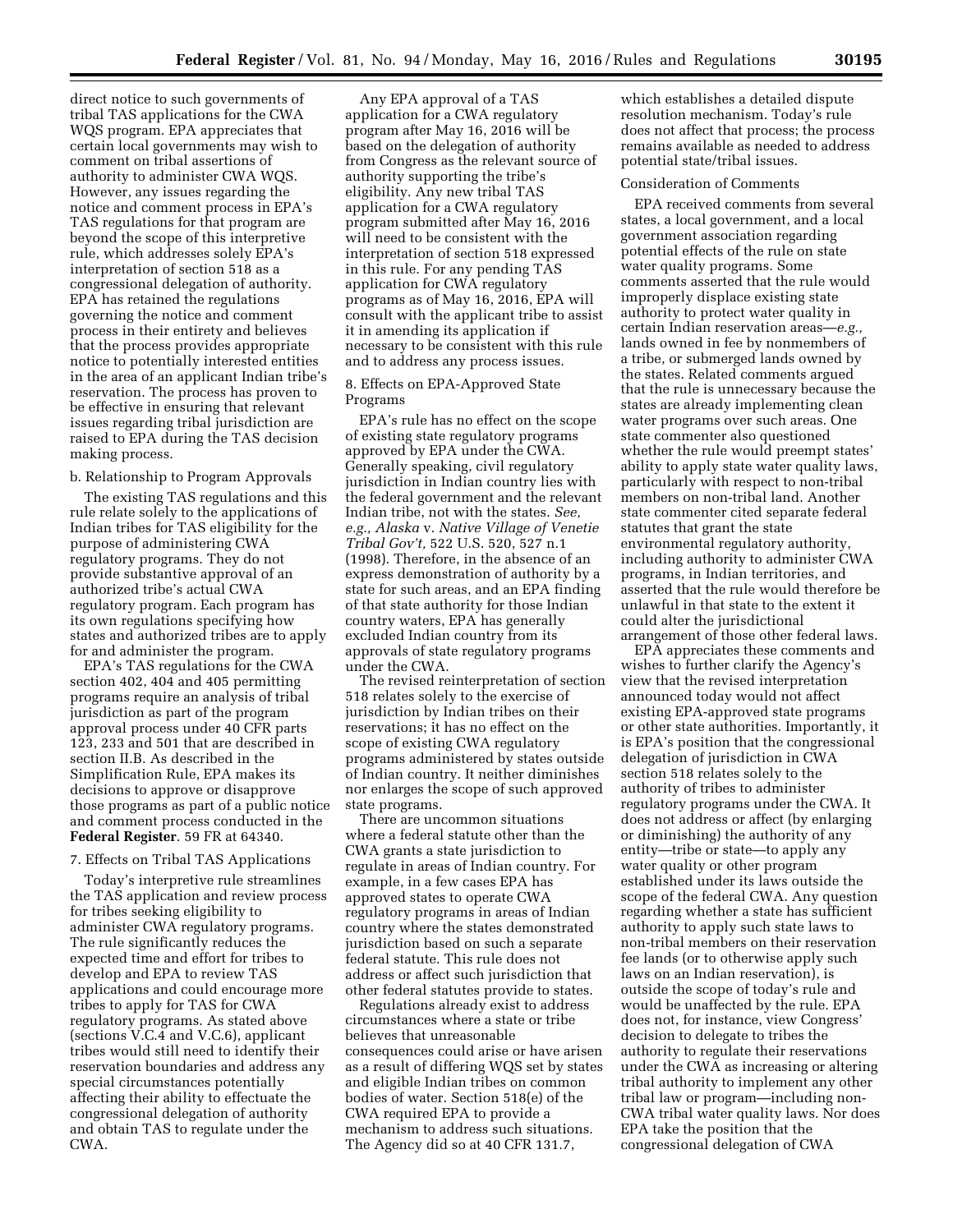jurisdiction to tribes serves to preempt application of any state law on an Indian reservation to the extent such state law is premised on authority found outside the CWA. EPA notes that the Agency has similarly taken no position that the congressional delegation of authority in the CAA tribal provision acts as a preemption of state authority to apply state air quality laws on Indian reservations to the extent such laws are outside the purview of the federal CAA. Issues regarding a state's authority to implement environmental quality programs on reservation fee (or other) lands where such programs are outside the scope of the federal statutes EPA administers are beyond the scope of EPA's oversight and are unaffected by today's rule.

With regard to state water quality programs approved by EPA under the CWA, EPA disagrees with the commenters' assertion that today's rule could affect or displace existing state authorities. As noted above, under principles of federal law, states generally lack authority to regulate on Indian reservations. EPA has thus generally excluded such lands from the Agency's approval of state programs submitted to EPA under the CWA (and other environmental laws administered by EPA). It is thus generally the case that states are not approved by EPA in the first instance to administer CWA regulatory programs on reservations. In most cases, therefore, there are no existing EPA-approved state CWA programs on reservations that could be affected or displaced by a congressional delegation of authority to Indian tribes.

States may apply to EPA for CWA program approval over reservation areas. In such cases, the state would need to demonstrate a source of regulatory authority premised in federal law. Such a demonstration would be needed irrespective of whether the reservation land at issue is owned by non-tribal members or by the state itself. In rare circumstances, EPA has in the past approved certain state CWA regulatory programs on Indian reservations. In each case, the relevant state's authority has been based on a separate federal statute expressly granting the state jurisdiction to regulate on the reservation. Today's rule does not affect such EPA-approved state programs or otherwise alter the apportionment of jurisdiction established in those other federal laws. Although each case must be assessed in light of its own statutory arrangement, EPA generally believes that CWA section 518 would not affect a separate statutory scheme that is specifically applicable to a particular state or tribe

and that expressly provides for state environmental regulatory jurisdiction on Indian reservation lands and/or expressly precludes tribes from asserting such authority. This does not mean, as asserted by one state commenter, that today's rule would be unlawful in such a state. It simply means that the congressional delegation of authority in section 518 may be precluded by a separate federal law, with jurisdiction to administer CWA regulatory programs being granted to the state under that law. As described above in section V.C.4, EPA recognizes that such unusual circumstances may affect certain tribes' ability to effectuate the congressional delegation of authority or otherwise obtain TAS to regulate under the CWA. A situation where a separate federal law specifically apportions jurisdiction among a particular state and the tribe(s) located in such state could be one example of such a circumstance.

## **VI. How does the rule affect existing EPA guidance to tribes seeking to administer CWA regulatory programs?**

As noted in section V.C.6, today's rule does not revise any regulatory text. However, it does render some of EPA's existing guidance obsolete. For example, parts of a 1998 memorandum to EPA staff (the ''Cannon-Perciasepe Memorandum'') 15 provided guidance for EPA's reviews of tribal assertions of inherent authority to administer CWA regulatory programs. Among other things, the memorandum established a case-by-case process for EPA to seek comments from appropriate governmental entities and the public on EPA's proposed factual findings relating to an applicant tribe's assertion of inherent authority over nonmember activities on reservation fee lands. Cannon-Perciasepe Memorandum, p. 6. The memorandum also provided detailed guidance for implementing the *Montana* test, which, as described above, relates to inherent tribal jurisdiction over nonmember activity. Cannon-Perciasepe Memorandum, Attachment C.16 Because applicant tribes will no longer need to demonstrate inherent jurisdiction, these

parts of the guidance are no longer relevant for TAS applications for CWA regulatory programs, and there is no further utility for EPA to develop or seek comment on factual findings relating to tribal inherent authority.

EPA intends to update its internal procedures and its training and guidance for applicant tribes to reflect these changes consistent with the express congressional delegation of authority to eligible tribes.

#### **VII. Economic Analysis**

This rule entails no significant cost. Its only effect will be to reduce the administrative burden for a tribe applying in the future to administer a CWA regulatory program, and to potentially increase the pace at which tribes seek such programs. See the discussion of administrative burden and cost in section VIII.B (Paperwork Reduction Act).

# **VIII. Statutory and Executive Order Reviews**

Additional information about these statutes and Executive Orders can be found at *[http://www.epa.gov/laws](http://www.epa.gov/laws-regulations/laws-and-executive-orders)[regulations/laws-and-executive-orders](http://www.epa.gov/laws-regulations/laws-and-executive-orders)*.

*A. Executive Order 12866: Regulatory Planning and Review and Executive Order 13563: Improving Regulation and Regulatory Review* 

This interpretive rule is not a significant regulatory action and was therefore not submitted to the Office of Management and Budget (OMB) for review.

## *B. Paperwork Reduction Act (PRA)*

The information collection activities in this interpretive rule have been submitted for approval to OMB under the PRA. The Information Collection Request (ICR) document that EPA prepared has been assigned EPA ICR number 2515.02. You can find a copy of the ICR in the docket for this rule, and it is briefly summarized here. The information collection requirements are not enforceable until OMB approves them.

As discussed in section II.B, EPA's regulations require that a tribe seeking to administer a CWA regulatory program must submit information to EPA demonstrating that the tribe meets the statutory criteria described in section II.A. EPA requires this information in order to determine that the tribe is eligible to administer the program.

This rule streamlines the application by revising EPA's interpretation of section 518 to eliminate the need for an applicant tribe to demonstrate its inherent regulatory authority—

<sup>15</sup> ''Adoption of the Recommendations from the EPA Workgroup on Tribal Eligibility Determinations,'' memorandum from Assistant Administrator for Water Robert Perciasepe and General Counsel Jonathan Z. Cannon to EPA Assistant Administrators and Regional Administrators, March 19, 1998.

<sup>16</sup>The ''Cannon-Perciasepe'' approach and related guidance to tribes are also reflected in subsequent EPA materials, including portions of the ''Strategy for Reviewing tribal Eligibility Applications to Administer EPA Regulatory Programs,'' memorandum from Deputy Administrator Marcus Peacock, January 23, 2008.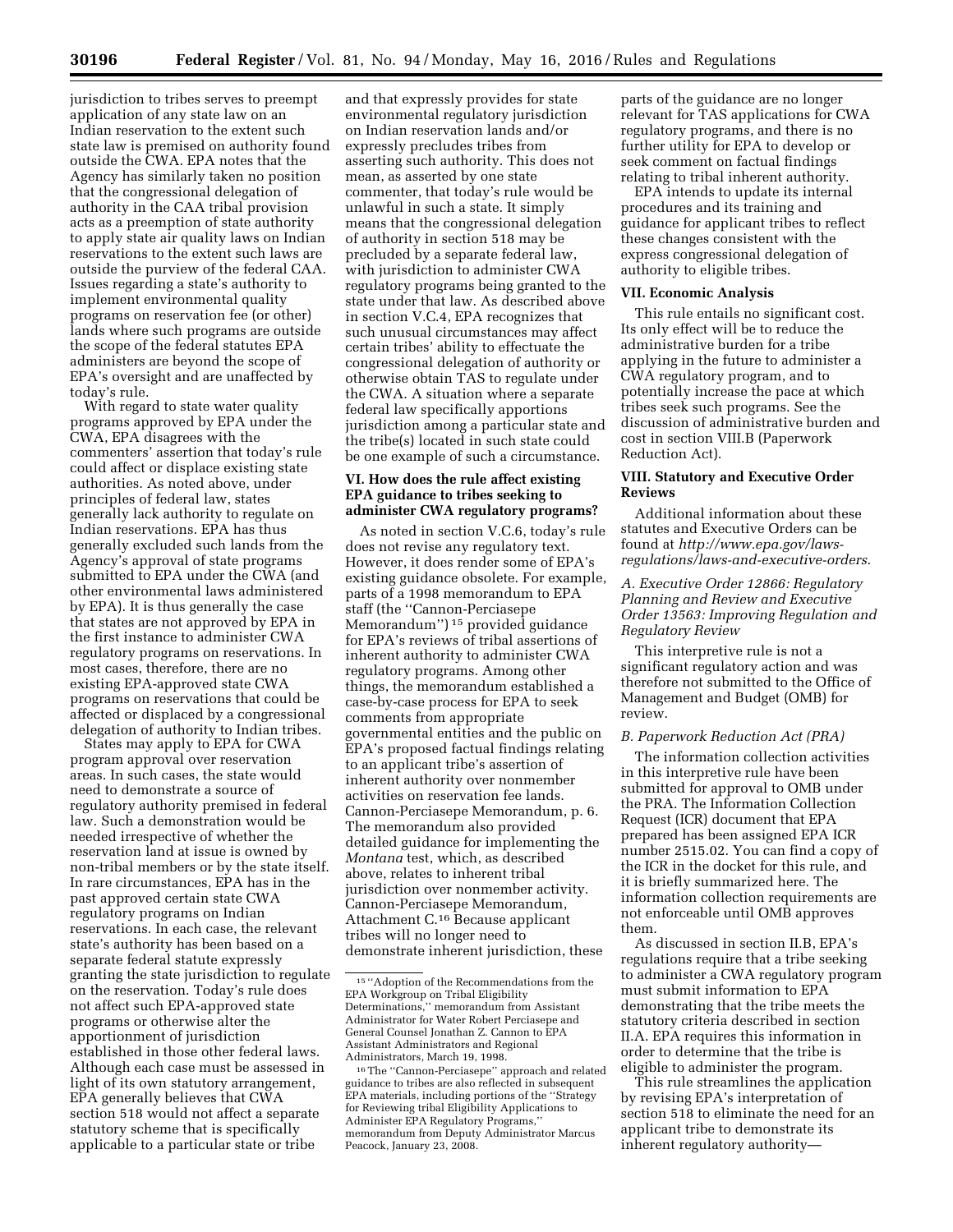including demonstrating that it meets the *Montana* test where relevant which had been an element of TAS applications not included in the statute. As described in the ICR, this rule reduces the burden by an estimated 583 staff hours for a typical tribe, or 27 percent, and reduces the cost of an application to a typical tribe for salaries and contractor support by an estimated \$70,554 per tribe, or 39 percent.

*Respondents/affected entities:* Any federally recognized tribe with a reservation can potentially apply to administer a regulatory program under the CWA.

*Respondent's obligation to respond:*  The information discussed in this rule is required from a tribe only if the tribe seeks to administer a CWA regulatory program. See EPA's regulations cited in section II.B of this rule.

*Estimated number of respondents:*  The total potential pool of respondents is over 300 tribes with reservations. Although there are 567 federally recognized Indian tribes in the United States, the CWA allows only those tribes with reservations to apply for authority to administer programs. EPA estimates that about six tribes per year will apply for TAS for a CWA regulatory program following this rule, an increase from the existing rate of about four tribes per year. The pace of applications could increase after the first few years as tribes become more familiar with the post-rule process.

*Frequency of response:* Application by a tribe to be eligible to administer a CWA regulatory program is a one-time collection of information.

*Total estimated burden:* 9,642 tribal staff hours per year. Burden is defined at 5 CFR 1320.3(b). EPA's ICR analysis included all administrative costs associated with TAS applications even if some of the costs are not strictly information collection costs. EPA was unable to differentiate the information collection costs consistently and reliably from other administrative costs such as program development costs.

This estimate could overstate actual burden because (a) EPA assumed that all applications are first-time applications for CWA regulatory programs, and thus the tribes submitting them would be unable to rely on materials from previous applications for different regulatory programs; (b) EPA used a liberal estimate of the annual rate of tribal applications to ensure that the ICR does not underestimate tribal burden; and (c) EPA used a simplifying steadystate assumption in estimating annualized costs.

*Total estimated cost:* \$674,946, including tribal staff salaries and the

cost of contractors supporting tribal applicants. This rule does not entail capital or operation and maintenance costs.

An agency may not conduct or sponsor, and a person is not required to respond to, a collection of information unless it displays a currently valid OMB control number. The OMB control numbers for EPA's regulations in 40 CFR are listed in 40 CFR part 9. When OMB approves this ICR, the Agency will announce that approval in the **Federal Register** and publish a technical amendment to 40 CFR part 9 to display the OMB control number for the approved information collection activities contained in this final rule.

#### *C. Regulatory Flexibility Act (RFA)*

I certify that this interpretive rule will not have a significant economic impact on a substantial number of small entities under the RFA. This rule will not impose any requirements on small entities. This rule affects only Indian tribes that seek to administer CWA regulatory programs.

## *D. Unfunded Mandates Reform Act (UMRA)*

This interpretive rule does not contain any unfunded mandate as described in UMRA, 2 U.S.C. 1531– 1538, and does not significantly or uniquely affect small governments. The rule imposes no enforceable duty on any state, local or tribal governments or the private sector.

#### *E. Executive Order 13132: Federalism*

This interpretive rule does not have federalism implications. It will not have substantial direct effects on the states, on the relationship between the national government and the states, or on the distribution of power and responsibilities among the various levels of government.

This rule applies only to tribal governments that seek eligibility to administer CWA regulatory programs. Although it could be of interest to some state governments, it does not apply directly to any state government or to any other entity. As discussed in section V.C.8, the rule has no effect on the scope of existing state regulatory programs approved by EPA under the CWA.

In the spirit of Executive Order 13132, and consistent with EPA policy to promote communications between EPA and state and local governments, EPA consulted with representatives of state governments to obtain meaningful and timely input before and after proposal for consideration in this rulemaking. By letter dated June 18, 2014, EPA invited

ten national and regional state associations 17 to a July 8, 2014, informational meeting at EPA in Washington, DC. As a result of this meeting and other outreach, EPA participated in several follow-up meetings with interested associations and their members as well as certain individual states during the months of June–September, 2014. By letter dated August 7, 2015, to the same groups, EPA resumed consultation after the proposal, including conducting a webinar on September 3, 2015. Records of these meetings and copies of written comments and questions submitted by states and state associations are included in the docket for this rule.

In the public comments, two states expressed support for tribal opportunities to obtain TAS. Some participants disagreed with or questioned in whole or in part the Agency's rationale for the reinterpretation. Others questioned whether the proposal would affect the geographic scope of tribal authority under the CWA and how the proposal would affect a state's ability to challenge a tribe's application. Some states also had questions about issues unique to their situations.

EPA considered all of the state comments in developing this final interpretive rule. EPA's responses are included in sections IV and V of this rule and in the Response to Comments document in the docket for this rulemaking.

## *F. Executive Order 13175: Consultation and Coordination With Indian Tribal Governments*

This interpretive rule has tribal implications because it will directly affect tribes applying in the future to administer CWA regulatory programs. However, because it neither imposes substantial direct compliance costs on federally recognized tribal governments, nor preempts tribal law, tribal consultation was not required by Executive Order 13175. In any event, EPA consulted and coordinated with tribal officials under the EPA Policy on Consultation and Coordination with

<sup>17</sup>The National Governors Association, the National Conference of State Legislatures, the Council of State Governments, the Western Governors Association, the Southern Governors Association, the Midwestern Governors Association, the Coalition of Northeastern Governors, the Environmental Council of the States, the Association of Clean Water Administrators, and the Western States Water Council. In May and June 2015, EPA held additional informational meetings with the state environmental chiefs of the National Association of Attorneys General, members of the legal network of the Environmental Council of the States, and member states of the Western Governors' Association.